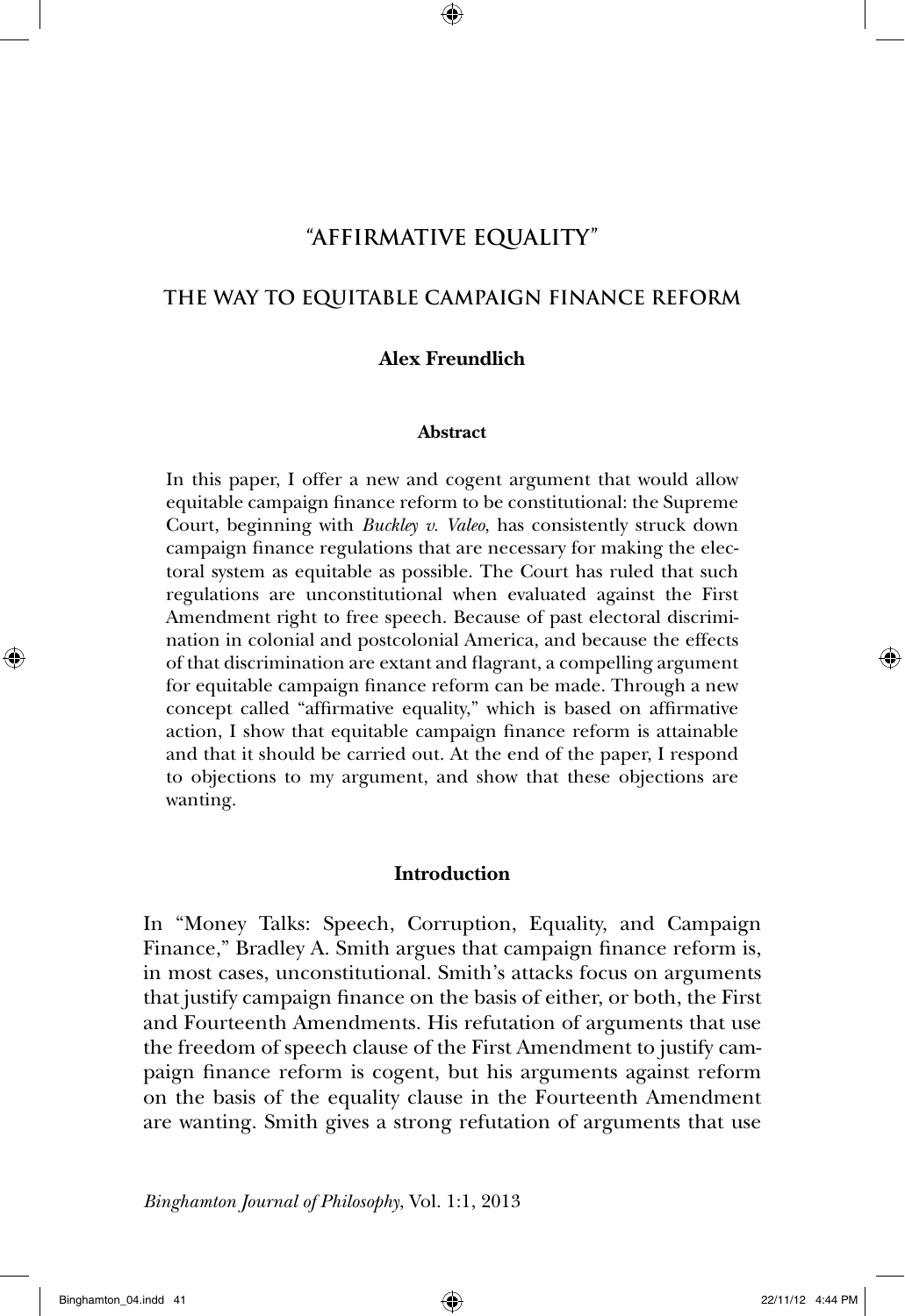the equality clause to justify campaign finance reform, but in his refutation, he ignores key arguments that bring his reasoning into question.

Some of Smith's objections to campaign finance reform may be strong, but in this paper, I offer a new argument for campaign finance reform that overcomes his objections—my argument for campaign finance reform also overcomes general objections that come from other legal theorists. I will argue for a campaign finance system that is as equitable as possible. The paper is divided into four parts. In Part I, I begin with a brief overview of precolonial and postcolonial American suffrage laws. Because of the general independence that colonial governments had from England—and then beginning in 1707, Great Britain—in making suffrage laws, I argue that the suffrage laws of the United States should be looked at linearly, originating in the colonial period and continuing into the post-Independence period (Nichols 1961, 246).<sup>1</sup> Because of this linear historical progression, I argue that the state governments and United States government have a responsibility to redress past wrongs in the electoral system that continue to have invidious and damaging effects—wrongs include, viz., laws that precluded minority groups from voting. In Part II, I outline Smith's First Amendment arguments against campaign finance reform. Because his arguments against campaign finance reform that are based on the First Amendment are cogent, I agree with Smith: laws that restrict individual monetary contributions and total campaign expenditures violate the speech clause of the First Amendment, and are thus unconstitutional—at least prima facie. Restrictions on monetary political gifts and total campaign expenditures are facially unconstitutional, but such legislation is constitutional if it passes strict scrutiny—governmental restrictions that burden First Amendment rights should be subject to strict scrutiny (see, e.g., *Brandenberg v. Ohio*, 447–49; *Broadrick v. Oklahoma*, 601, 611–12; *Consolidated Edison Co. v. Public Serv. Comm'n*, 530, 540–43; *Cox v. Louisiana*, 536, 551–52; *First Nat'l Bank of Boston v. Bellotti*, 765, 786; *Fiske v. Kansas*, 380, 386–87; *Linmark Associates, Inc. v. Township of Willingboro*, 85, 93–94; *Maryland v. Joseph H. Munson, Co.*, 947, 964–68; *National Socialist Party of Am. v. Village of Skokie*, 43, 44; *Street v. New York*, 576, 592; *Stromberg v. California*, 359, 369–70; *Terminiello v. Chicago*, 1, 4–6; *Texas v. Johnson*, 397, 412; *Tinker v. Des Moines Indep. Community Sch. Dist*., 503, 509; *Village of Schaumberg v. Citizens for a Better Env't*, 620, 636–37; *Whitney v. California*, 357, 371;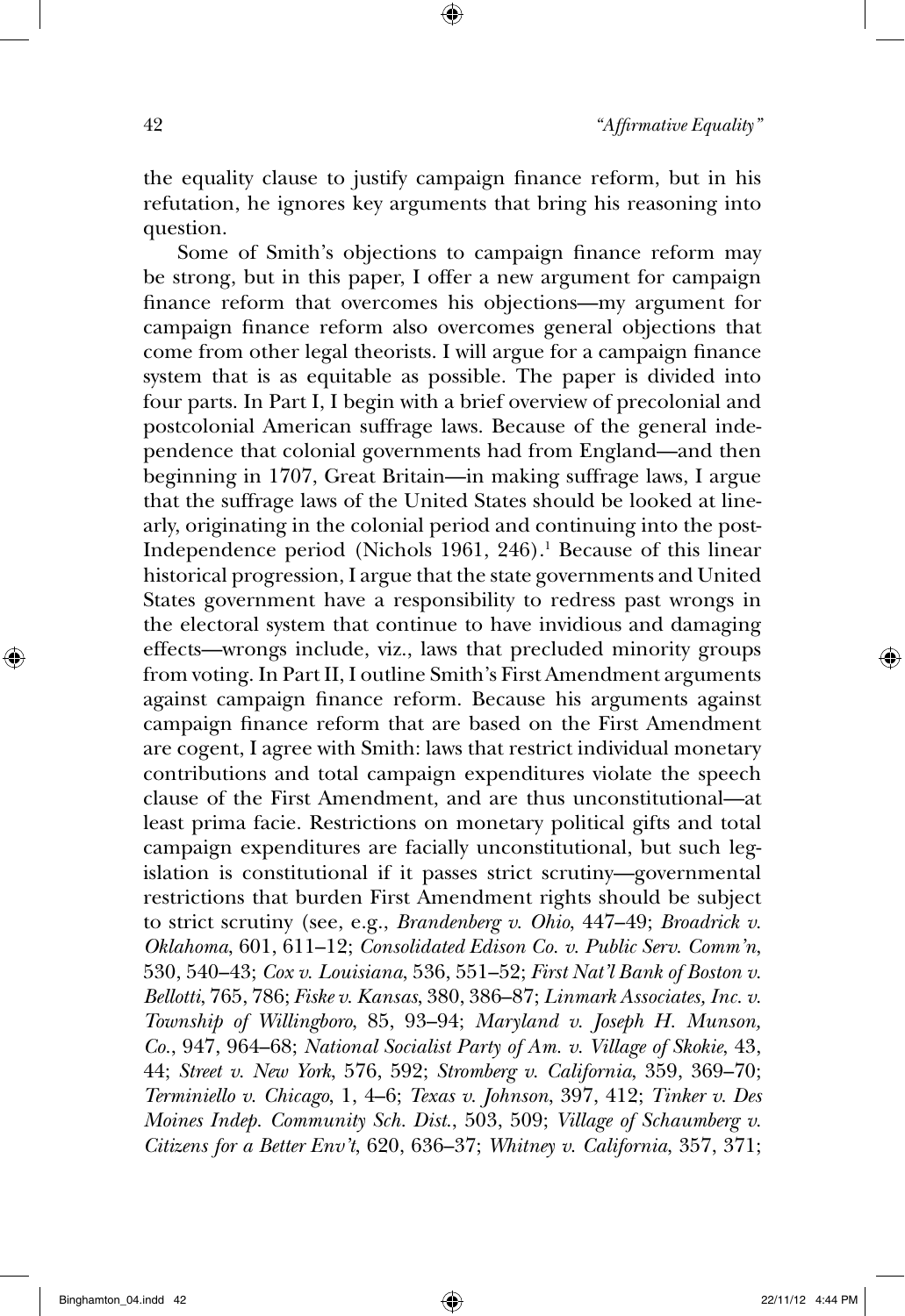*Williams v. Rhodes*, 23, 31; Smith 1997, 8). Are there any arguments for making the campaign finance system equitable that, if transposed into legislation, would pass the strict scrutiny standard? In Part III, I argue that there are such arguments, and I explain "affirmative equality," a new idea that, if properly transposed into legislation, would pass the strict scrutiny standard. I describe the details of "affirmative equality," and using arguments that several Supreme Court justices have used to justify affirmative action, I show why pro– "affirmative equality" legislation can pass the strict scrutiny standard. As many justices on the Court have supported affirmative action programs on the basis of past discrimination against certain groups, for instance, blacks and other minorities, "affirmative equality" can be similarly justified if it is viewed as a remedy to past discrimination in the electoral system—here, I will refer to some of the discriminatory laws on suffrage that I outline in Part I.<sup>2</sup> Finally, in Part IV, I take on arguments against "affirmative equality"—I put special emphasis on Bradley A. Smith's Fourteenth Amendment arguments—and I show why these arguments are insufficient in refuting pro–"affirmative equality" arguments.

#### **Part I: Electoral Discrimination**

By the time of the American Revolution, most of the colonies adopted suffrage restrictions with regard to gender, age, religion, residence, and property qualifications—it was not until the early 1800s that a majority of the states adopted racial exclusions (McKinley 1905, 473–88; Keyssar 2001, 54–57). With the ratification of the United States Constitution in 1788, state governments continued to have the power to set voting mandates and many continued to implement discriminatory suffrage laws. Although the independence of the thirteen Colonies, and the influence of Enlightenment-era philosophy on Independence-era thinkers *did* have a great impact on the progression of electoral laws in the United States, this progression came from a change in the philosophical outlook of Americans—an outlook that embraced equality—and not freedom from Great Britain (Nichols 1961, 246).

Americans continued to adopt notions of equality, and by 1830 suffrage advocates made significant progress: many states dropped religion and property ownership as requirements for voting (Mintz 2004).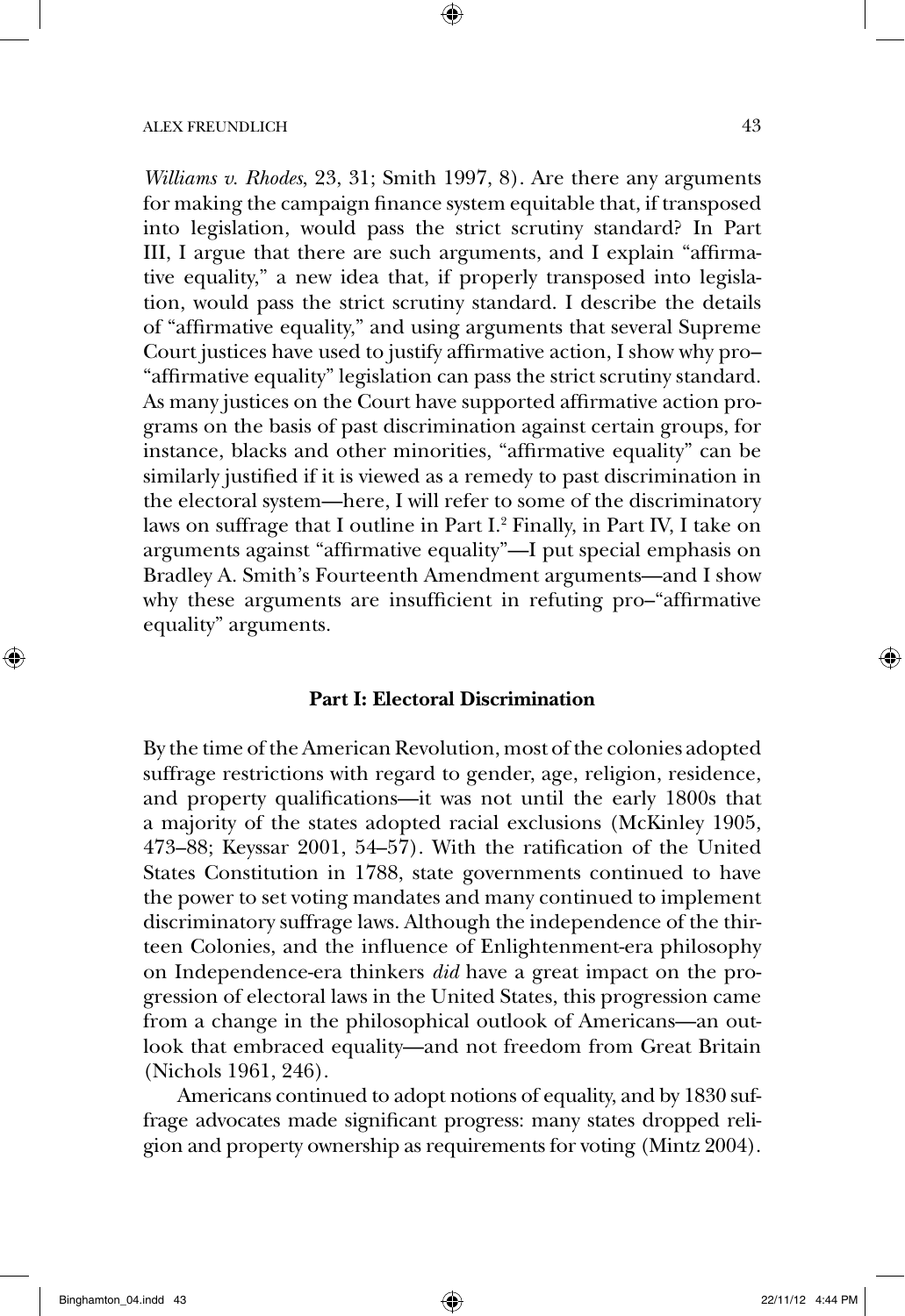After the Civil War, though blacks were free from slavery, pro–universal suffrage advocates, usually Radical Republicans, argued for black suffrage rights and against conservative Southern Democrats who did not want suffrage rights extended to blacks: these arguments were showcased in the Congressional debates that preceded the adoption of the Fifteenth Amendment (15th Amendment Site). In 1870 with the adoption of the Fifteenth Amendment, the federal government barred states from precluding the extension of suffrage rights to any citizen on the basis of race—many states attempted to prevent blacks from voting by enacting discriminatory electoral laws that were facially neutral, that is, many states passed laws that made the right to vote contingent on the payment of poll taxes or literacy tests.<sup>3</sup> Finally, and as a major indication of growing support for egalitarianism in America, with the adoption of the Nineteenth Amendment in 1920, laws precluding women from the right to vote were invalidated, and women were granted the right to vote.

The evidence is clear: at least until 1920, and perhaps until 1965 and 1966 when discriminatory poll taxes and literacy tests were illegalized respectively, the governments of the colonies that would form the United States;<sup>4</sup> the United States government; and several state governments participated and encouraged systematic discrimination against specific groups of people living within their borders. Though American Independence marked a point when suffrage laws began to extend the franchise to most white males who were twenty-one years of age and over, progress in the electoral system came from continually changing notions of equality in American society, and not the freedoms that Independence granted (Nichols 1961, 246–47).

Today, to promote an equitable electoral system, the United States government has promoted equality in the electoral system insofar as all American citizens are given the right to vote (Holding 2006). But, as the United States government and state governments created and maintained discriminatory suffrage laws, should these entities take action to remediate the effects of past electoral discrimination? If so, what is to be done?

### **Part II: Smithian Arguments on Campaign Finance**

I hold off on answering these questions for the moment. For now, I return to Bradley A. Smith, as I analyze his arguments against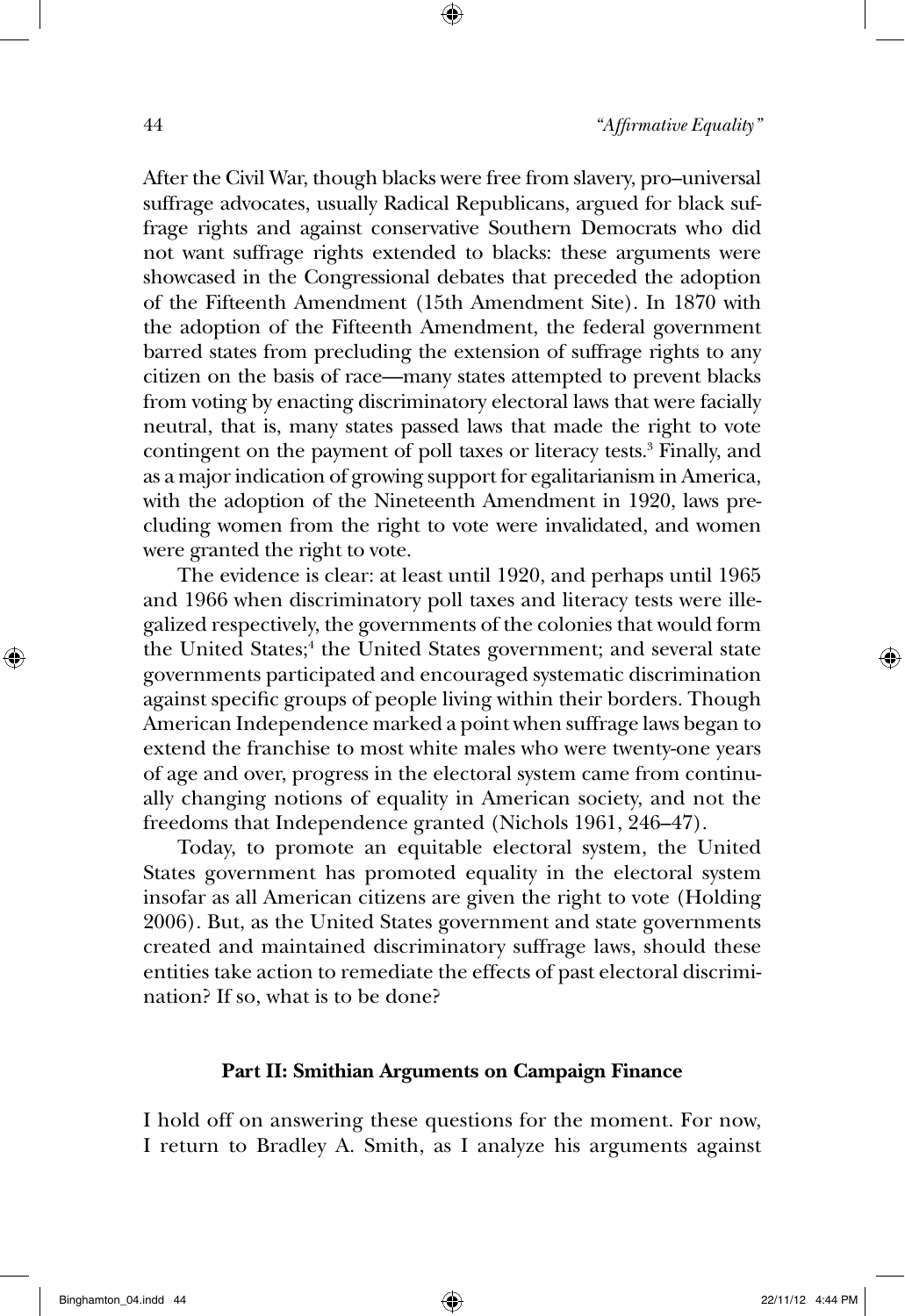campaign finance reform. Smith believes that most, if not all, campaign finance regulations are unconstitutional (Smith 1977, 2). He argues that the wealthy have a constitutional right to influence elections through private expenditures, and donations to politicians or political entities (ibid., 23). Smith's arguments are the progeny of the monumental case that has shaped campaign finance for the last thirty-two years, *Buckley v. Valeo* (1976). The *Buckley* case came in direct response to the 1971 Federal Election Campaign Act (FECA). The main argument against FECA, presented in *Buckley*, was that the act violated the speech clause of the First Amendment. In particular, the plaintiffs in the decision claimed that FECA's limits on individual contributions and campaign expenditures constituted unfair violations of the First Amendment (*Buckley*, 11). The Court, in a *per curiam* decision, made two pertinent conclusions: (1) The Court upheld individual contribution limits to campaigns, claiming that "to the extent that large contributions are given to secure a political *quid pro quo* from current and potential office holders, the integrity of our system of representative democracy is undermined" (*Buckley*, 26–27); (2) the Court struck down provisions in FECA—claiming that these provisions were in violation of the First Amendment—that restricted independent expenditures in campaigns, limited expenditures by candidates from their own personal or family resources, and limited total campaign expenditures (*Buckley*, 39–59). Smith, in his defense of the First Amendment, gives his approbation to the second conclusion, but his disapprobation to the first. He argues that most, if not all, limitations on campaign finance do not withstand the strict scrutiny standard—the standard he believes should be used to adjudge First Amendment cases directly affecting political speech—in cases where a piece of legislation regulating campaign finance has vitiated the rights guaranteed by the First Amendment.

Smith's arguments are convincing. In order for a law to pass the strict scrutiny standard, it must have been passed to further a "compelling governmental interest." The law must be narrowly tailored, and it must provide the least restrictive means for achieving the "compelling" interest ("Strict Scrutiny Law and Legal Definition"; see, e.g., *Austin v. Michigan Chamber of Commerce*, 652, 655; *Boos v. Barry*, 312, 334 [plurality]; see also *Burson v. Freeman*, 191, 198 [plurality]; *Board of Airport Comm'rs v. Jews for Jesus, Inc*., 573; *Cornelius v. NAACP Legal Defense and Educ. Fund, Inc*., 788, 800; *United States v. Grace*, 171, 177; *Perry Educ.*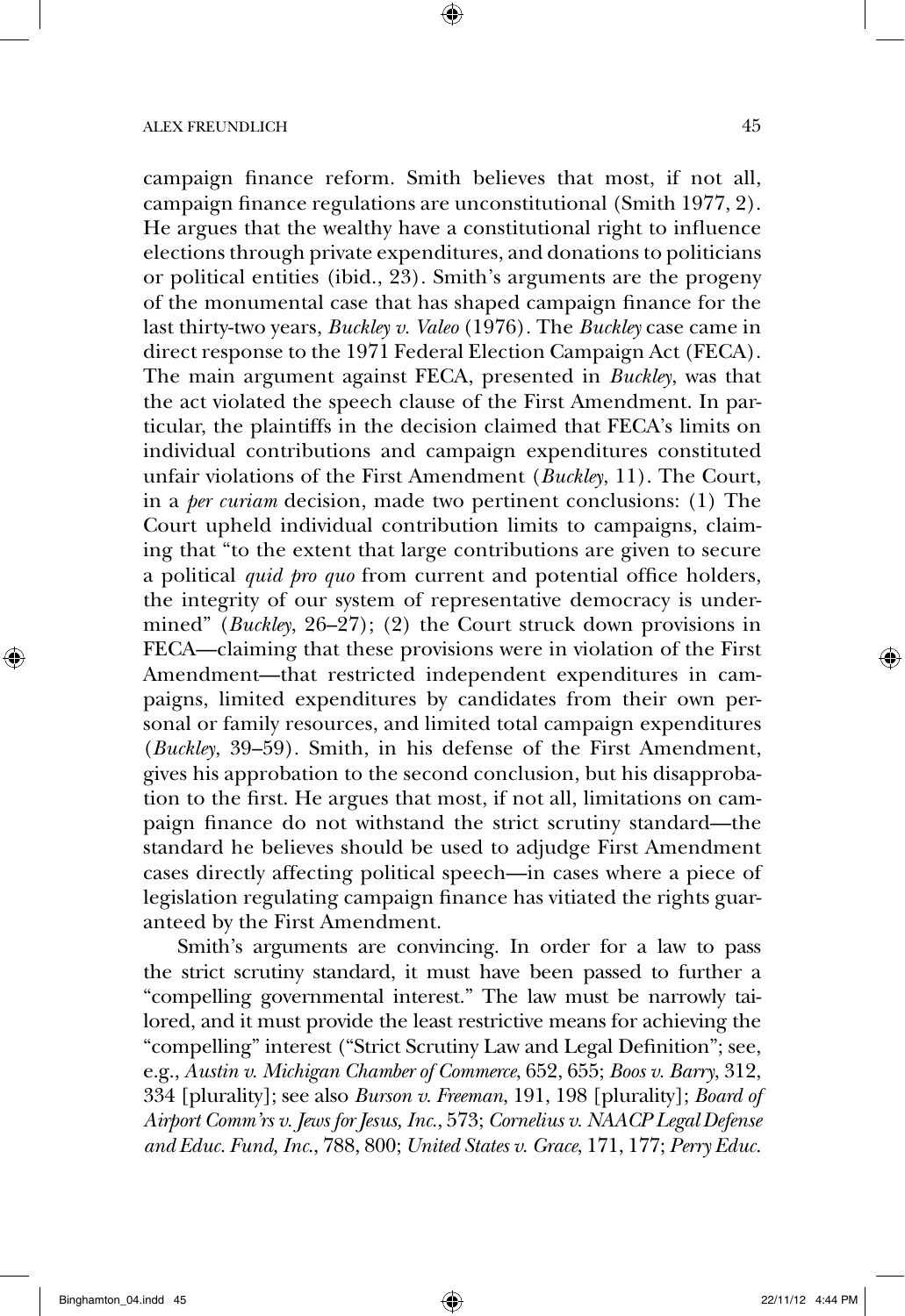*Ass'n v. Perry Local Educators' Ass'n*, 37, 45). There is, however, a degree of ambiguity in *Buckley*: in *Buckley*, the Court claimed to use the strict or "exacting" scrutiny in evaluating the constitutionality of regulations that restrict the total number of political expenditures by candidates and political contributions by individuals. In truth, the Court applied strict scrutiny to regulations restricting total political expenditures, but it applied a pseudo-intermediate scrutiny standard to provisions of FECA that regulated individual political contributions to campaigns (Bhagwat 2007, 799–800).

But even though there is a strong point to be made that strict scrutiny is not to be used in adjudging campaign finance reforms that interfere with the First Amendment, and despite the Court's recent rulings, which hold that strict scrutiny is not the appropriate standard to be used in evaluating the constitutionality of regulations restricting individual contribution limits to political campaigns, there is no near-consensus on this matter. Several legal scholars, including Laurence Tribe (1988, 825–32), Dean Alfange Jr. (1968, 22–27), and others (Bevier 1985, 1056–57; Ely Hart 1975, 1482, 1496; Nimmer 1973, 29, 33) have convincingly argued that the speech-conduct dichotomy is a false one. As such, and because gift giving to politicians in the form of monetary contributions is an act of conduct, it is entitled to the highest level of protection; strict scrutiny is the appropriate standard of review.

### **Part III: The Case for "Affirmative Equality"**

If the goal is to create an equitable campaign finance system, and indeed it is, then, as individual contribution restrictions on campaign finance might become subject to strict scrutiny—this is because it has been convincingly argued that such campaign finance restrictions should be subject to strict scrutiny—it is important to prepare an argument for equitable campaign finance reform that prima facie violates the First Amendment's speech clause, but which becomes constitutional by passing the strict scrutiny standard—if good campaign finance measures that make the campaign system more equitable are prima facie unconstitutional on the basis of the First Amendment's speech clause, then preparing this argument will be necessary to create the most equitable campaign finance system possible.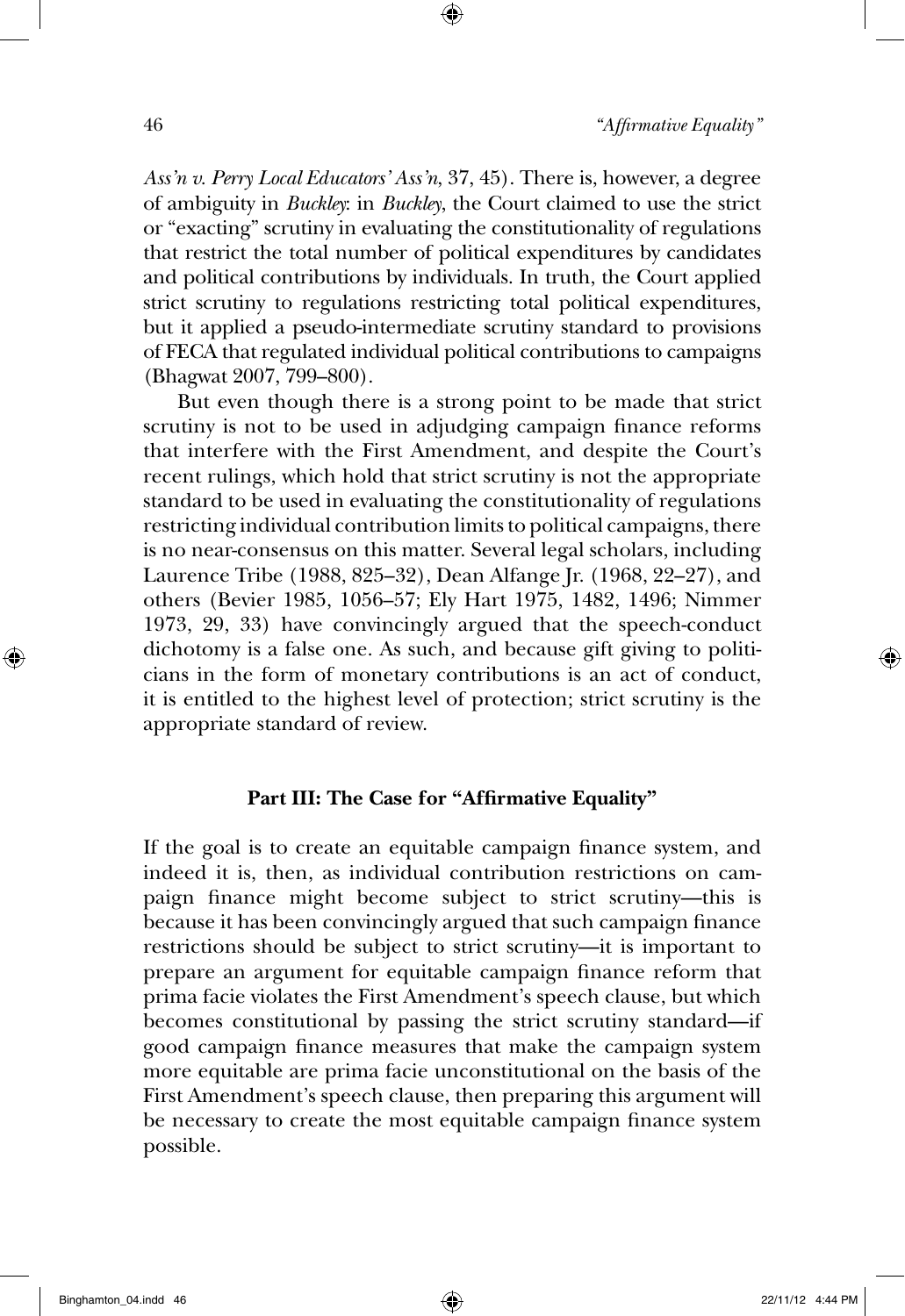Heretofore, certain arguments for campaign finance reform have not passed the strict scrutiny standard. In *Buckley*, the Court, in using the strict scrutiny standard, struck down restrictions on total political expenditures. Though the Court allowed restrictions on individual contributions to politicians and political groups/committees, the Court did not evaluate these contributions under the strict scrutiny standard, as it did with total political expenditures. If it had, it is likely that the Court would have struck down FECA's regulations on individual contributions to politicians and political groups/committees. In that case, how can we create a law that regulates campaign finance—one that makes the system more equitable—and passes the strict scrutiny standard?

The answer can be found in the Court's decisions on affirmative action. An examination of affirmative action cases will be useful because affirmative action is similar to "affirmative equality." Affirmative action grants disadvantaged minorities certain unfair advantages—it has at least been accused of doing this—in order to redress past wrongs committed against members of those minorities. "Affirmative equality" is similar to affirmative action in that an "affirmative equality" policy aims to redress past wrongs, but "affirmative equality" differs from affirmative action in one key aspect. Whereas critics of affirmative action argue that affirmative action laws and policies discriminate against non-disadvantaged groups, namely, Anglo-Saxons, Jews, Asians, et cetera, such criticism cannot be effectively leveled against any policies and laws that only result from "affirmative equality"—this distinction will be elaborated upon later in this paper. "Affirmative equality" does not give groups that have been discriminated against an unfair advantage. If applied to campaign finance, "affirmative equality" would not allow members of groups that have been discriminated against vis-à-vis the electoral system more power in deciding which candidates should be financed. Blacks, women, and other formerly disenfranchised groups *would not* receive a disproportionate amount of money to finance the candidates of their choice, and their opinions *would not* be given more weight in deciding which candidates receive the most financing. Instead, the goal of "affirmative equality" is to "level the playing field" in order to ensure that past discrimination does not continue to negatively affect formerly disenfranchised groups. Though the concepts differ in that the former might be discriminatory whereas the latter is not, the two arguments are similar in that both are meant to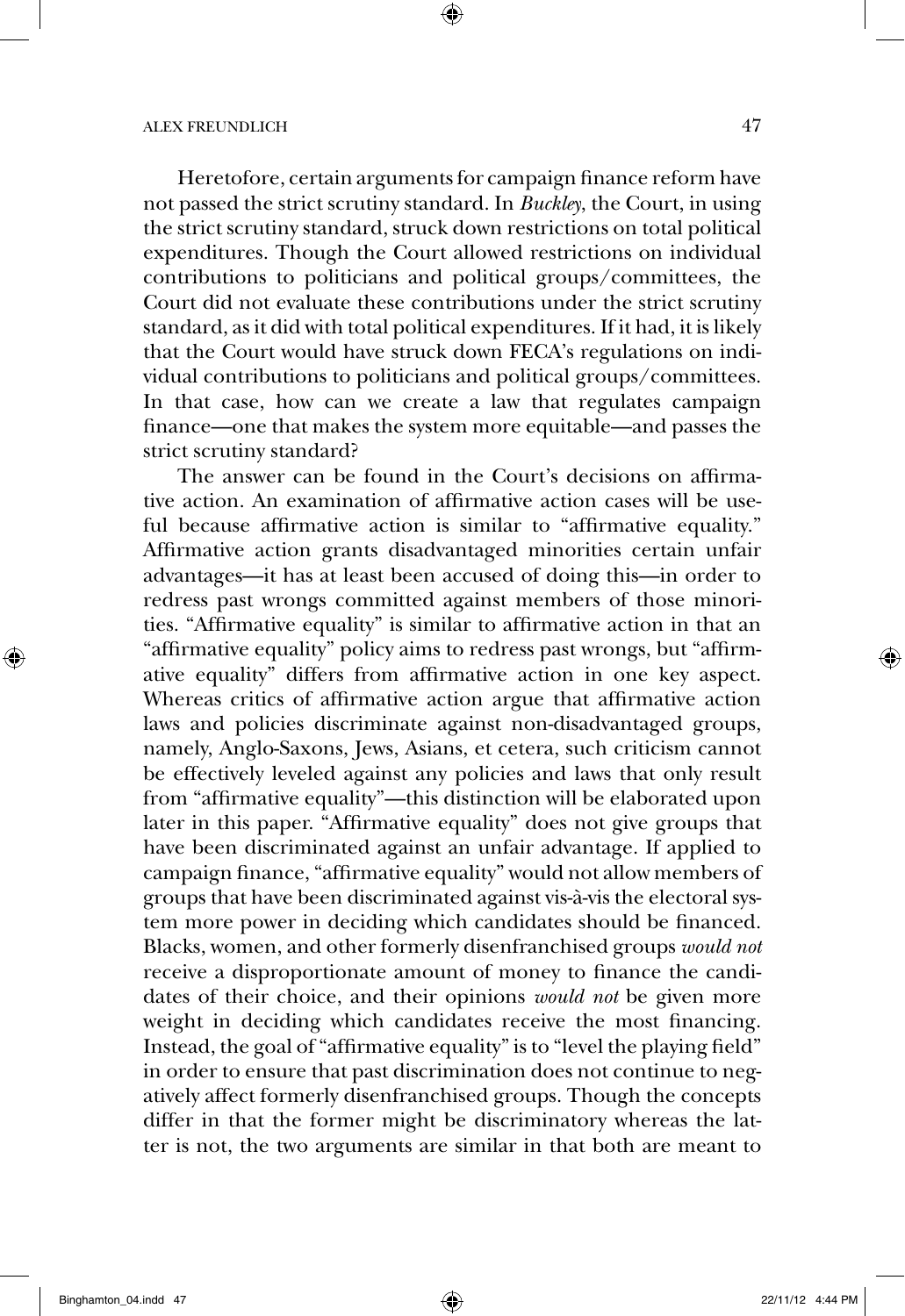remedy past wrongs, and both are justified by the Supreme Court's interpretation of the Fifth Amendment's equal protection element and the Fourteenth Amendment's Equality Clause. Thus, if it can be shown that an argument for affirmative action can pass the strict scrutiny test, because of the similarity between the concepts, and because arguments against "affirmative equality" are not as strong as arguments against affirmative action, it can be shown that arguments for "affirmative equality" withstand strict scrutiny when evaluated against the Fifth Amendment's equal protection element and the Fourteenth Amendment's Equality Clause. And, if arguments for "affirmative equality" can withstand the strict scrutiny standard when evaluated against the Court's interpretation of the equal protection provisions, these arguments should also withstand the strict scrutiny standard when evaluated against the First Amendment's speech clause—as explained above, in order to attain equitable campaign finance reform, it will be necessary to vitiate the First Amendment's speech clause.

And the Court *has* ruled that strict scrutiny applies in all affirmative action cases (*Adarand Constructors v. Pena*, 225–28). With a definite standard in place, an affirmative action law or policy—if it is to withstand this standard—must be justified by a compelling governmental interest; it must be narrowly tailored; and it must provide the least restrictive means for achieving that interest. Some members of the Court have also clarified that an affirmative action policy can only be constitutional if undertaken for remediation from past discrimination (see, for example, *City of Richmond v. J. A. Croson Co*., 469; *United States v. Paradise*, 167–71; *Wygant v. Jackson Board of Education*, 277–84).

And the Court's recent decisions on affirmative action confirm that it would be possible for an affirmative action law or policy to withstand strict scrutiny against the equal protection element of the Fifth Amendment and the Equal Protection Clause of the Fourteenth Amendment. In particular, *United States v. Paradise* (1987) provides an example of an affirmative action policy that almost survived strict scrutiny. The case was over a federal district court's 1972 decision that found that the Alabama Department of Public Safety practiced a "blatant and continuous pattern" of discriminatory hiring policies so malefic that during the thirty-seven-year history of the Alabama state troopers, not one black state trooper had ever been hired (*United States v. Paradise*, 154; Nelson 1988, 27). In order to rectify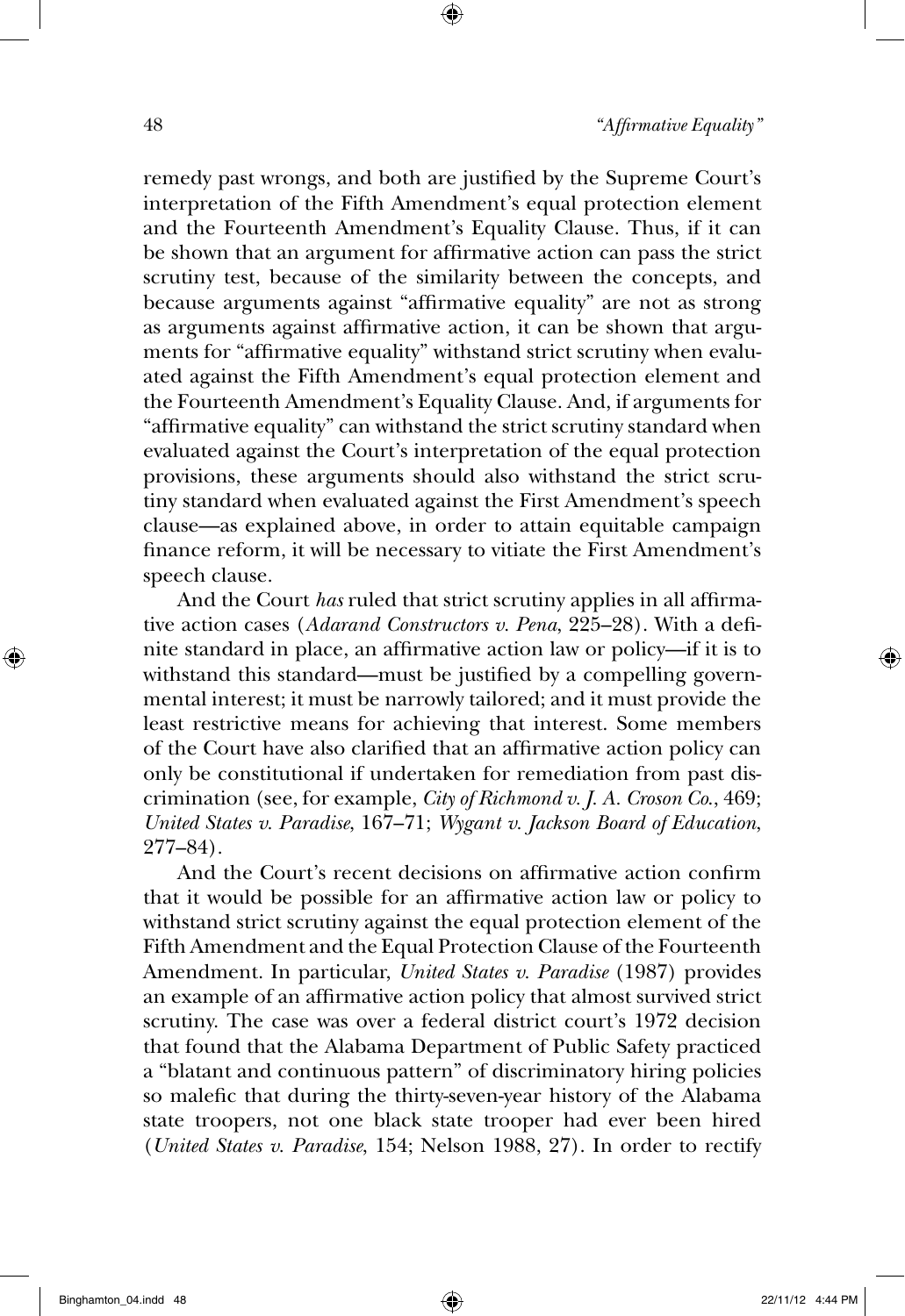past discrimination, the federal district court issued several orders to mandate the Department of Public Safety to hire and promote black state troopers. The Supreme Court ruled on one such order that required the department to promote one black state trooper for every white state trooper until the effects of past discrimination had been remedied. In a plurality opinion written by Justice Brennan and joined by three other justices—Justices Marshall, Blackmun, and Powell—the Court, using strict scrutiny, upheld the federal district court's affirmative action plan (*United States v. Paradise*, 166–86). In Brennan's opinion, because of the department's "pervasive, systematic, and obstinate past discrimination," (ibid., 167–71), there was a compelling interest for an affirmative action plan. The opinion also held that the affirmative action plan implemented by the federal district court was narrowly tailored to serve its purposes, as it "applied [only] to the initial set of promotions to the rank of corporal and as a continuing contingent order with respect to the upper ranks" (ibid., 171). Brennan went on to justify the federal district order by explaining that the order did not have to provide the least restrictive means for achieving its objectives, as the Court has not always "'required remedial plans to be limited to the least restrictive means of implementation'" (ibid., 184).

Justice Stevens upheld the district order, but he disagreed with the plurality's use of strict scrutiny. The four remaining justices— White, O'Connor, Rehnquist, and Scalia—dissented; though a majority of the Court did not come to the conclusion that the district order passed strict scrutiny, a majority of the Court agreed that the court order should be evaluated under strict scrutiny. Justice White believed that all remedial action was inappropriate in the given case, but Justices O'Connor, Rehnquist, and Scalia did believe remedial action to be proper if such action passed the strict scrutiny standard (*United States v. Paradise*, 196–97). In O'Connor's dissent— Rehnquist and Scalia signed on to this opinion—she explained that though she agreed that remedial action could be taken to rectify the department's discriminatory practices, she also believed that the federal court order was not narrowly tailored (ibid., 197). Writing with the tacit understanding that in order for an affirmative action law to be narrowly tailored, the law must provide the least restrictive means for attaining the sought-after remedial action—several judges conflate these two criteria of the strict scrutiny standard— O'Connor explained that the plurality improperly deviated from the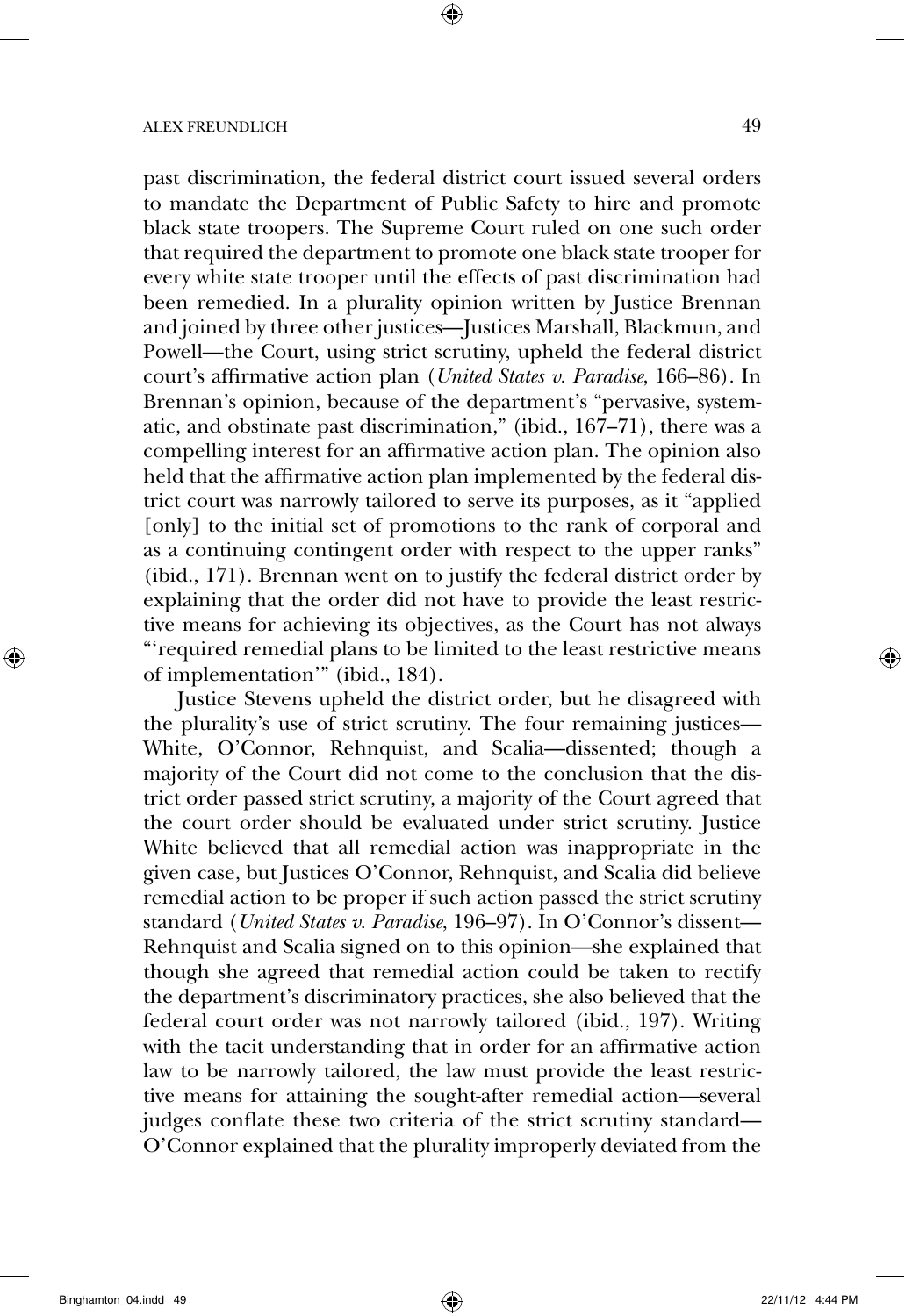strict scrutiny standard in evaluating the federal district court order. If the goal of the one-black-state-trooper-for-one-white-state trooper promotional quota were to remedy the effects of past discrimination, the Court would not need such a quota, as blacks made up only 25 percent of the relevant work force. The justification of the one-toone quota was that it would expedite the remediation process, but O'Connor found expedience to be an insufficient reason for a oneto-one quota (ibid., 196–201).

However, the important point is that it is safe to reason, judging from the O'Connor opinion, that O'Connor, Rehnquist, and Scalia would have accepted the affirmative action plan set forth by the district court had the order been narrowly tailored.

O'Connor's dissent is useful: it provides a basis for "affirmative equality." Since modern affirmative action jurisprudence began with *Defunis v. Odegaard* (1974), the Court has been unable to articulate a clear position on affirmative action. With *Adarand*, the Court concluded that strict scrutiny should apply in affirmative action cases; but the Court has been unable to come to any near-consensus, even when its members have adopted this standard in such cases. In *Fullilove v. Klutznick* (1980), an affirmative action case that displays the Court's inconsistency in affirmative action cases, the Court upheld the constitutionality of a congressionally enacted set-aside program for minority workers. Chief Justice Burger's opinion, joined by Justices White and Powell, did not specify the standard of scrutiny to be used in the case, but rather affirmed that the set-aside program would pass either intermediate or strict scrutiny (Spann 2000, 18). Though the Court affirmed the constitutionality of race-based affirmative action programs, in his dissent, Justice Stevens argued that the program was unconstitutional and implied that it could not survive strict scrutiny—he believed it was not narrowly tailored (ibid., 19).

There is a great degree of disunity in affirmative action cases: some justices—Brennan, Marshall, Blackmun, and Powell in *Paradise*, and Burger, White, and Powell in *Fullilove*—have proffered convincing arguments to uphold the constitutionality of specific affirmative action laws—these justices have upheld these affirmative action laws under the strict scrutiny standard—but in the cases in question, equally compelling arguments were made against their arguments. In *Paradise*, it was not clear whether the remediation law in question could pass strict scrutiny. A majority of the Court agreed that the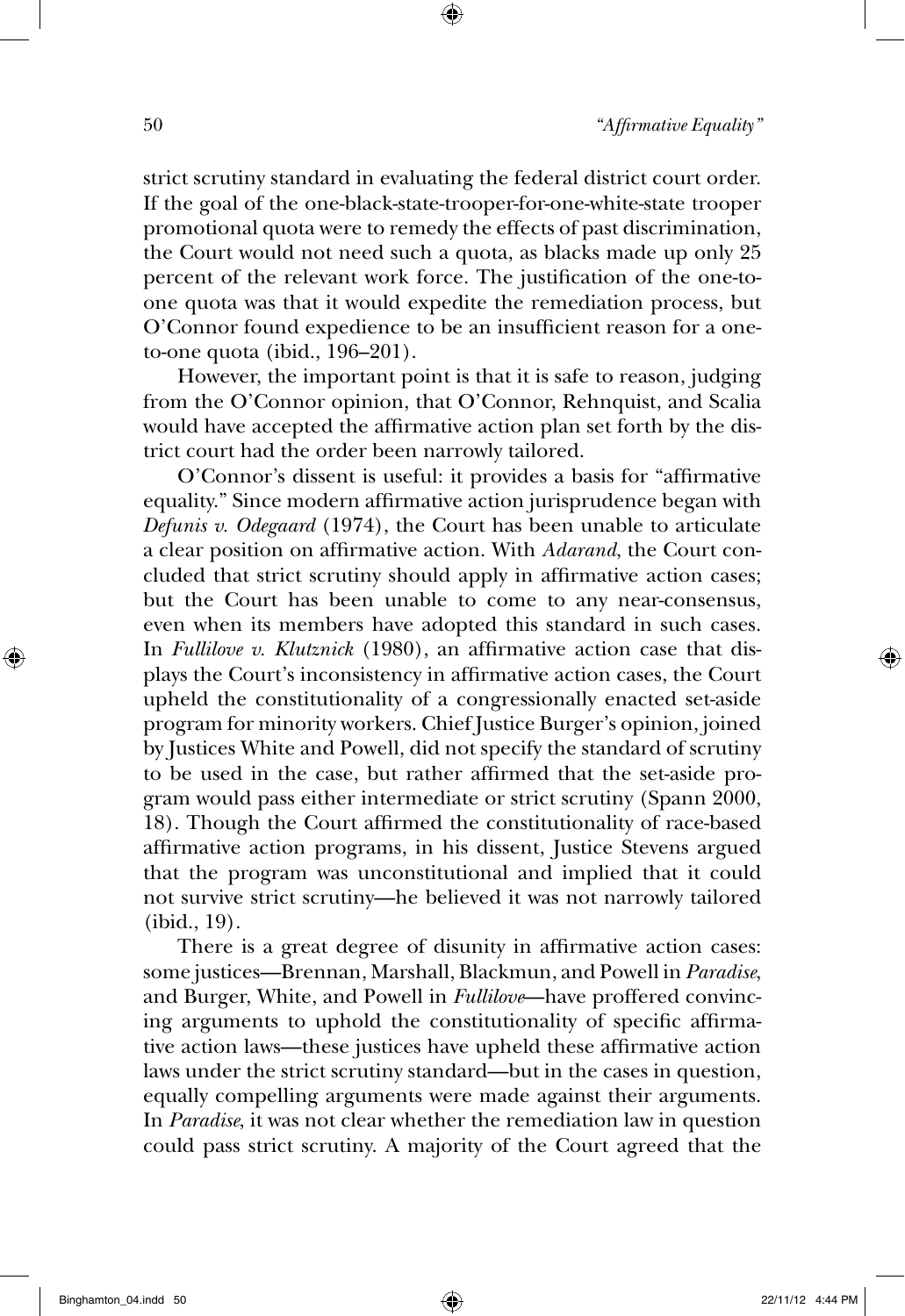government had a compelling interest to remedy past discrimination carried out by the Alabama Department of Public Safety, but a majority did not agree that the remediation law could pass strict scrutiny. Whether the remediation law in *Paradise* was narrowly tailored is a matter of subjectivity.

Justices Brennan, Marshall, Blackmun, and Powell found the district court in its *Paradise* order to be narrowly tailored due to its "flexible, waivable, and temporary…application" (*United States v. Paradise*, 178, 171–79). However, in *Paradise*, Justices O'Connor, Rehnquist, and Scalia also made a compelling case in their claim regarding the court order's unconstitutionality. As noted above, they agreed that the government had a compelling interest in remedying the Alabama Department of Public Safety's past use of discriminatory hiring practices, but because the court order expedited the remediation process, they argued that the order was not narrowly tailored.

Was the Court order narrowly tailored? Again, the answer to this question is a matter of subjectivity. A convincing case can be made that the Brennan-led majority was right to affirm the court order: expediting remediation for one group to the detriment of another group should, under normal circumstances, be unconstitutional. However, in this case, according to Brennan, the circumstance was unusual in that the Alabama Department of Safety continued its discriminatory hiring practices after several other court orders directed the Department of Safety to accept more equitable hiring practices. This unusual circumstance led Brennan to allow an expediting court order to be ruled as narrowly tailored and thus constitutional.

The *Fullilove* case is also telling. In *Fullilove*, the Court upheld a congressional set-aside program for minority contractors. The program, created by the Public Works Employment Act (PWEA) of 1977, required recipients of federal funds allocated for local public works projects to "use 10 percent of those funds to produce goods or services from minority contractors" (Public Works Employment Act of 1977).

In Chief Justice Burger's opinion—joined by Justices White and Powell—the Court ruled that the government *did* have a compelling interest in providing the set-aside program. Burger also argued for the constitutionality of the set-aside program on the basis that it was sufficiently narrow (*Fullilove v. Klutznick*). However, Justice Stevens provided, in his dissent, a claim that the congressional set-aside program was not narrowly tailored. Stevens believed that the act was too broad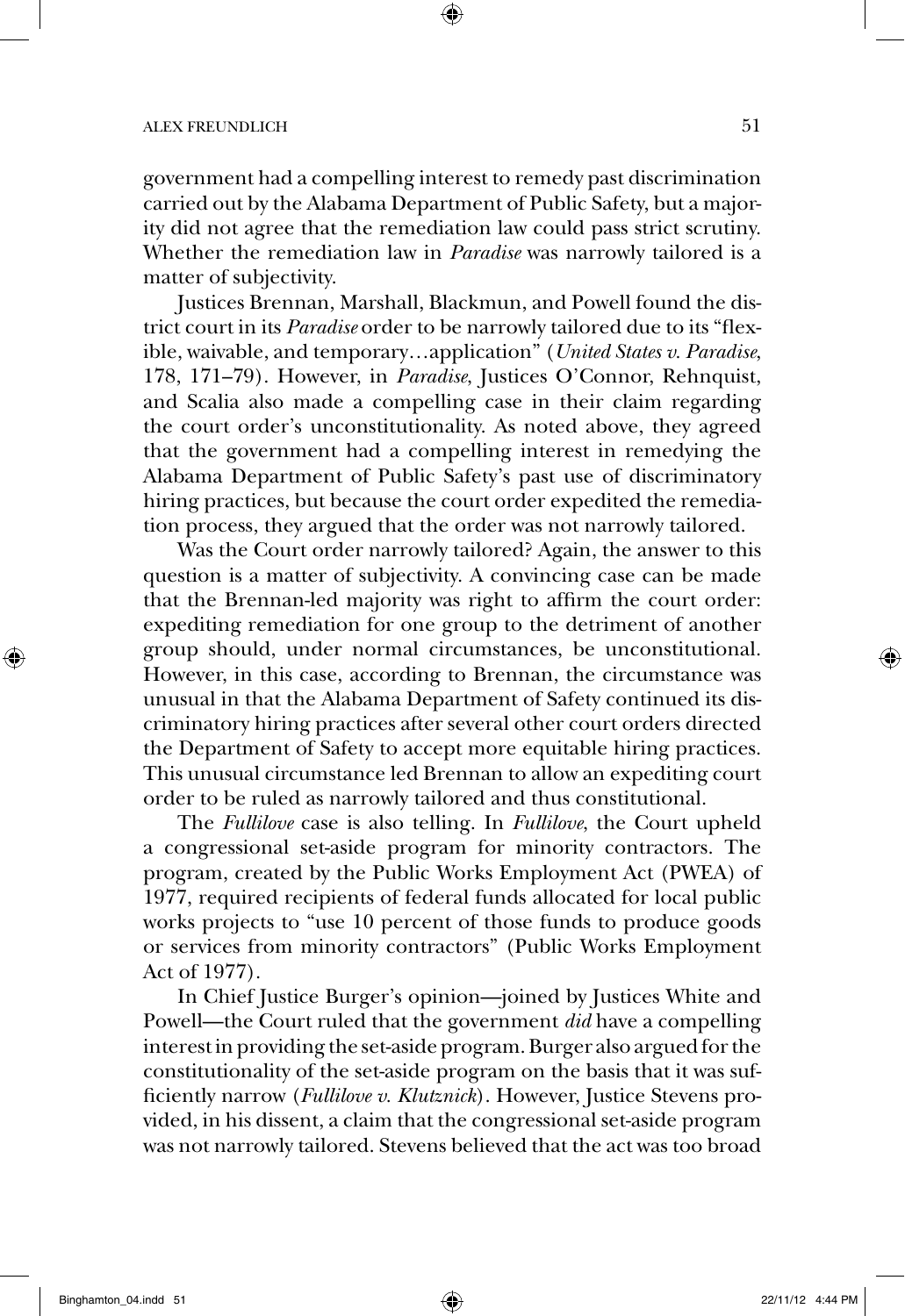insofar as it allowed assistance to six racial subclasses—"Negroes, Spanish-speaking, Orientals, Indians, Eskimos and Aleuts" (PWEA). For Stevens, to allow all of these groups to be included in the program would have been to discount the differences in the degree to which these groups were discriminated against:

> But that serious class-wide wrong cannot, in itself, justify the particular classification Congress has made in this Act. Racial classifications are simply too pernicious to permit any but the most exact connection between justification and classification. Quite obviously, the history of discrimination against black citizens in America cannot justify a grant of privileges to Eskimos or Indians. (*Fullilove v. Klutznick*)

*Paradise* and *Fullilove* demonstrate the penumbral aspects of affirmative action cases. Affirmative action is constitutional, but when can an affirmative action proposal pass strict scrutiny? The answer is not clear. In a case such as *Fullilove*, some members of the Court see an affirmative action proposition as able to pass strict scrutiny, whereas another member of the Court understands the act in question to be pernicious. If some members of the Court see an affirmative action proposal as justified when others see it as pernicious, then the ideals behind affirmative action have not been realized. Affirmative action programs, in order to be constitutional, should be reasonably objective. That is, affirmative action programs should be objective to the extent that all those on the Court who agree with affirmative action in principle should be able to accede to an affirmative action policy before it becomes constitutional. If the Court's decision does not appear to be reasonably objective—and it will not appear to be reasonably objective if the Court, in a divided ruling, rules in favor of an affirmative action program—there will be serious questions as to whether an affirmative action policy is pernicious.

And in order to prevent increased racial discrimination over affirmative action policies, the ideals behind affirmative action must not be pernicious once transposed into law. In order to ensure that this happens, we should withdraw ourselves from the affirmative action descant. A new discourse is needed; its participants need to uphold the original ideals of affirmative action. "Affirmative equality" provides that discourse. It avoids significant controversy by upholding O'Connor's standards on affirmative action. Because it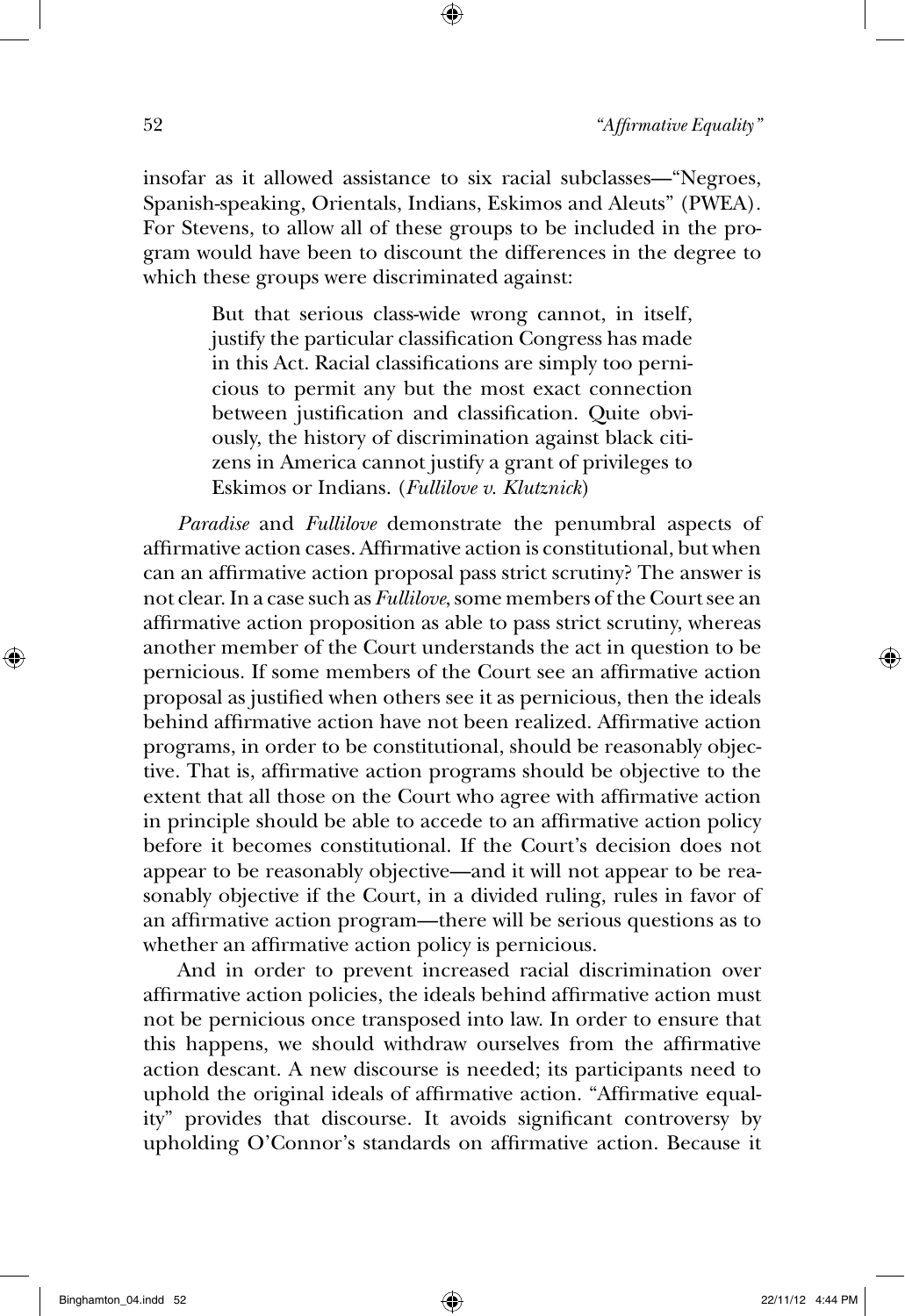does not deviate from a firm commitment to O'Connor's standards, it is removed from the negative connotations and, arguably, denotations, of affirmative action. An "affirmative equality" law is justified because the government has a compelling interest for the law and the law is narrowly tailored insofar as the law provides for remediation in the least restrictive means possible. Thus, *the key difference between "affirmative equality" and affirmative action is that the former is narrowly tailored whereas the latter is arguably not*. "Affirmative equality" *avoids* controversy by eschewing the narrowly tailored debate. An "affirmative equality" law is unquestionably narrow, and thus it provides the fairest means for attaining remediation in a given case.

Thus, applied to campaign finance reform, "affirmative equality" provides the fairest means of remediation. But, before I argue for the constitutionality of an "affirmative equality" plan for campaign finance, I need to go back to some of the questions that I posed at the end of Section I. By answering these questions, I will be able to provide a key premise in my argument for an "affirmative equality" plan for campaign finance reform. I will be able to show that there is a basis for an "affirmative equality" plan for campaign finance. Thus, as the United States government and state governments created and maintained discriminatory suffrage laws, should these entities take action to remediate the effects of past electoral discrimination? If so, what is to be done?

Past discrimination within the electoral system *does* justify remediation. Just as the Alabama Department of Public Safety engaged in an "egregious violation of the Equal Protection Clause," (*United States v. Paradise*), the colonial ante–United States governments; several state governments; and the United States government engaged in systematic discrimination against several groups. There was a compelling governmental interest in remedying the discriminatory action of the Alabama Department of Public Safety because the effects of that discrimination were still present at the time *Paradise* was decided (ibid., 167–71). There is a compelling governmental interest in remedying past discriminatory electoral laws because the effects of this electoral discrimination continue to be felt. The effects of electoral discrimination are perhaps most noticeable in America's black community. If blacks had the franchise throughout this country's colonial and postcolonial history, it is almost certain that they would have faced less discrimination. As of 1770 blacks constituted more than 35 percent of the population in four colonies: Maryland (35.3%), North Carolina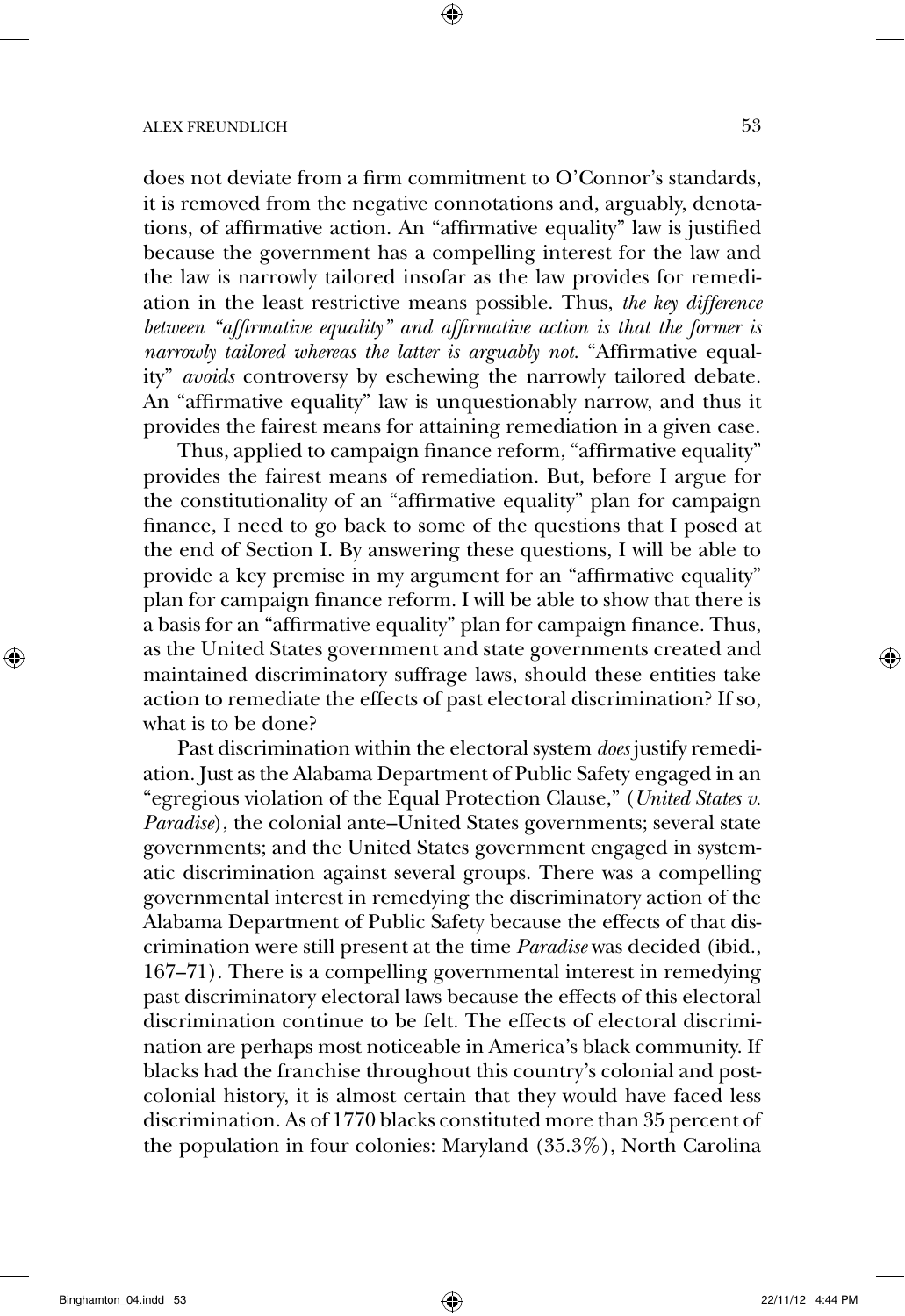(35.3%), Virginia (41.9%), and South Carolina (60.5%) (Lanning 2005, 198). As of 1861 blacks constituted more than 35 percent of the population in seven states: North Carolina (36.5%), Georgia (44.0%), Florida (44.6%), Alabama (45.4%), Louisiana (49.5%), Mississippi (55.3%), and South Carolina (58.6%) (Willis 2009). Had blacks been given the right to vote, it is fair to say that eligible black voters would have promoted their interests by demanding citizenship and full rights. Given the number of blacks in the antebellum South, many of the Southern states might have elected black senators—Mississippi elected the first black U.S. Senator, Hiram Rhodes Revels, in 1870 (State Library of North Carolina 2009) once blacks were given the right to vote—and representatives—several blacks were elected to the United States Congress during the Reconstruction Era. That blacks were unable to promote their interests in the electoral system until the Reconstruction Era—for Southern blacks, this right was taken away by the rise of Jim Crow—prevented them from attaining equality on all fronts.

In a nonracist society with no history of discrimination, goods should be more evenly distributed among racial groups. If the lingering effects of past discrimination did not persist, blacks, whites, and all other racial groups would be more evenly represented in most professions. Blacks would be able to achieve median salary and education levels that are at least closer to the median salary and education levels of white Americans. Blacks would have similar life expectancy levels as compared to other racial groups. However, in the United States, it is evident that the effects of past discrimination continue to linger insofar as goods are unevenly and unfairly distributed amongst racial groups. Had blacks been given the franchise from the beginning of American colonialism, society would not be nonracist, but, barring unforeseen circumstances, goods would be distributed more equitably. Blacks would have been influential in the development of the Constitution and the laws governing this country and thus would have been able to help shape the law so that it would have given them more rights. But this did not happen, and racial inequity has persisted (NPR 2009; Miniño, Heron, and Smith 2006; *Journal of Blacks in Higher Education*. 2009).

The case is clear: blacks continue to suffer the effects of being denied the franchise. Just as in *Paradise*, in which the Court found a compelling governmental interest in reforming the Alabama Department of Public Safety's hiring system, the Court should find a compelling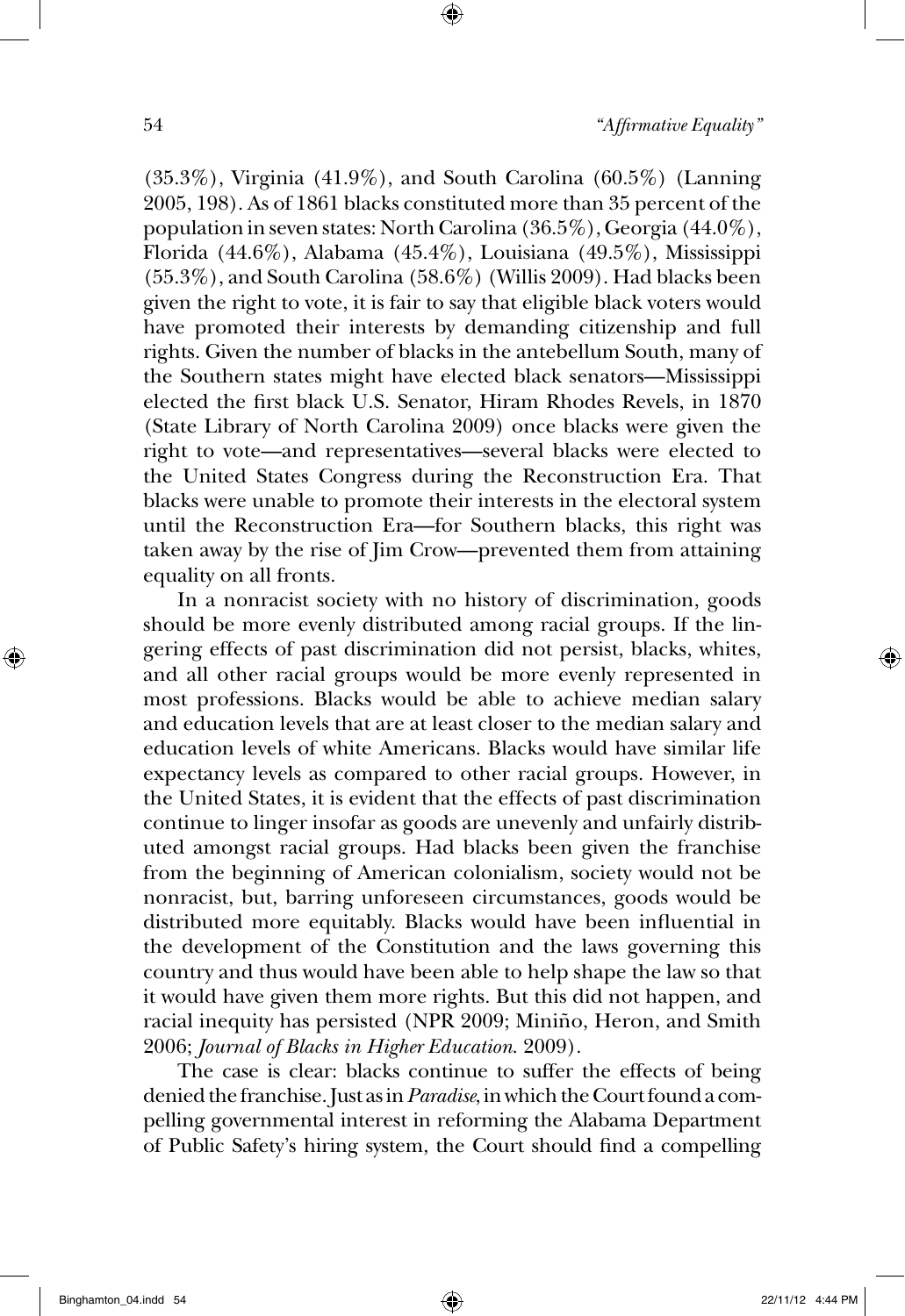governmental interest in a law that would make the electoral system more equitable: such reform would redress the system that helped perpetuate racial inequity; resulted in an unequal distribution of goods; and which continues to maintain this unequal distribution of goods.

Established that the government has a compelling interest to make the electoral system more equitable, there is a strong case to implement an "affirmative equality" plan that would redress past discrimination in the electoral system. What would be the best means for making the electoral system more equitable? The answer: campaign finance reform.

The current campaign finance system is broken. The Bipartisan Campaign Reform Act (BCRA) (2002) addressed two important problems in campaign finance: (1) the influence of soft money in elections—the BCRA limited the use of soft money in elections; (2) limits on political advertising—the BCRA mandated that "electioneering communications" that "referred" to a candidate could not be broadcast thirty days before a primary and sixty days before a general election. However, the reform was not far-reaching enough. Despite the good intentions of BCRA, wealthy Americans continue to have a disproportionate influence in elections. Though BCRA illegalized the use of soft money in elections, it increased the amount of hard money that individuals can contribute in an election (Malbin 2006, 7; Thompson 2009; Federal Election Campaign Laws §441a. [B]; 441 [a][1][C]; 441 [a][1][D]; 441 [a][3][A]).

The lack of regulation toward individuals and political committees exacerbates the inequities created by the campaign finance system. FECA limited independent expenditures "relative to a clearly identified candidate…advocating the election or defeat of such candidate" to one thousand dollars.<sup>5</sup> In other words, the act put limitations on independent expenditures used to expressly advocate for a candidate. However, the *Buckley* decision overturned this limitation, declaring monetary limitations on independent expenditures to be an excessive burden on the First Amendment right to free speech.

Thus, two main problems have been identified in the campaign finance system. The first problem is the growing influence of hard money in elections. Because the BCRA allows individuals to donate thousands of dollars more—of hard money to political committees and causes—than was previously allowed under FECA, wealthy individuals have the opportunity to exert much more influence in elections than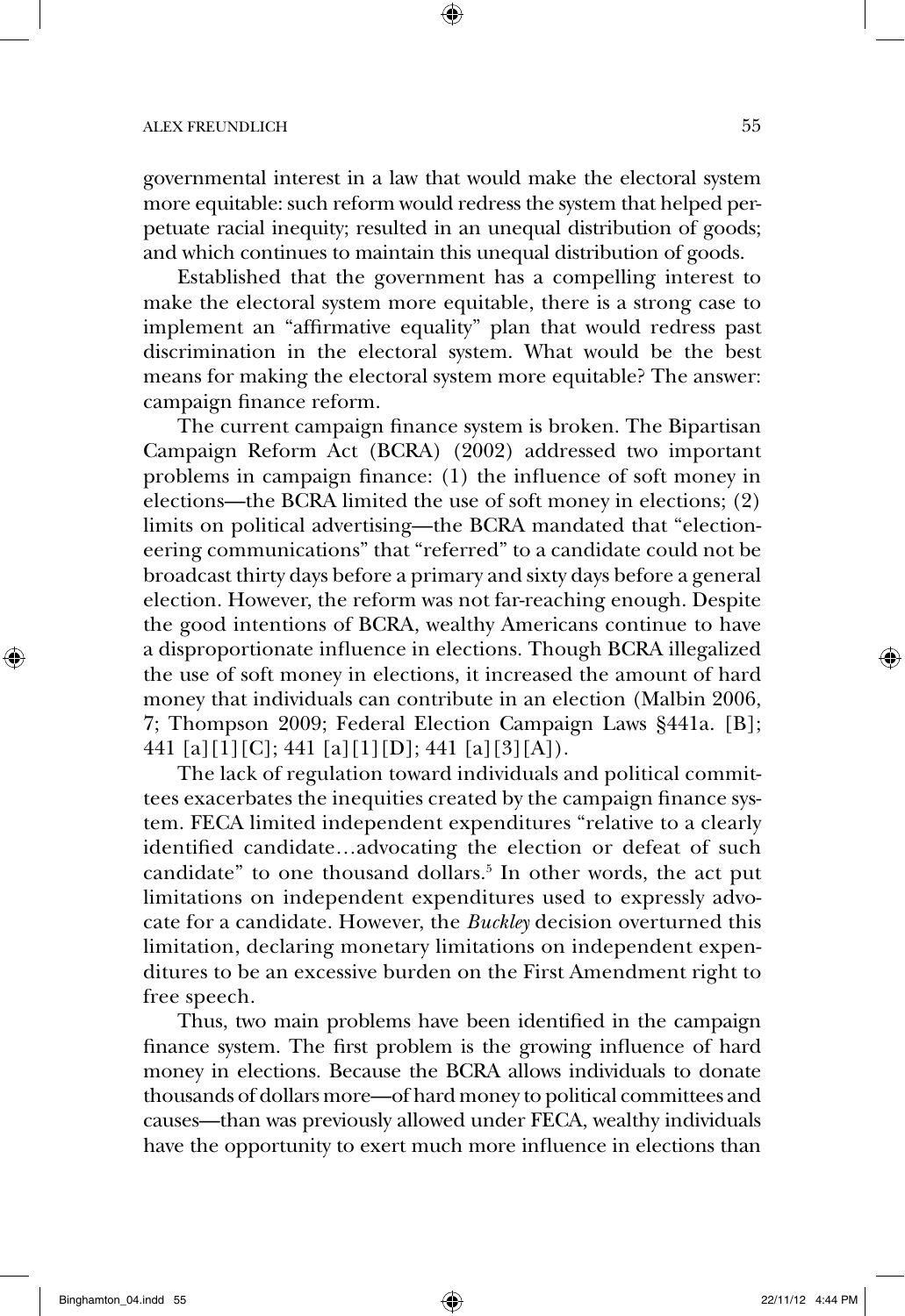middle-income or impoverished individuals who have little discretionary income. Wealthy individuals, through their donations to political candidates, are also able to engage in quid pro quo agreements with these politicians. Such agreements are illegal, but difficult to regulate, especially if such agreements entail a mere "wink or nod" (*McConnell v. Federal Election Commission*).

The second problem is the Court's allowance of independent advertisements that influence an election or vote, and which are financed by independent expenditures. Because no limits can be placed on such expenditures, the wealthy can have an inordinate amount of influence in persuading the electorate to vote for a candidate or issue. Wealthy individuals may run advertisements, spending as much money as they have, to encourage viewers to vote for or against a candidate for office or an issue. The problem occurs when some candidate(s) or issue(s) has/have the backing of wealthy financiers when one or more opposing candidates or issues do not have such backing. In such a case, although the opposition without wealthy support might have valid arguments for its position(s)—merely because it could not secure the backing of a wealthy financier—it would be confronted with greater difficulties in attempting to propagate the validity of its position(s). The current system is inequitable and unfair.

Ingeminating the goal, which is to provide an "affirmative equality" plan to redress past discrimination in the electoral system the effects of which linger today—it makes sense to make the campaign finance system more equitable. Though it is difficult to devise exactly how the most equitable campaign finance system would be structured, as the equitability of hypothetical campaign finance systems can only be tested once put into action, it is fair to claim that the current campaign finance system can be made more equitable.

Eliminating or drastically reducing the amount of hard money spent in an election; replacing this money with public funds; putting a cap on total campaign expenditures and independent expenditures would greatly increase the equitability of the electoral system. Still, it would be a near-Sysiphean task to devise the most equitable campaign finance reform possible—it is impossible to know whether a plan for campaign finance reform is the most equitable one until that plan and all other campaign finance plans have been implemented. Appropriate campaign finance reform—reform that would meet the "affirmative equality" standard's "narrowly tailored"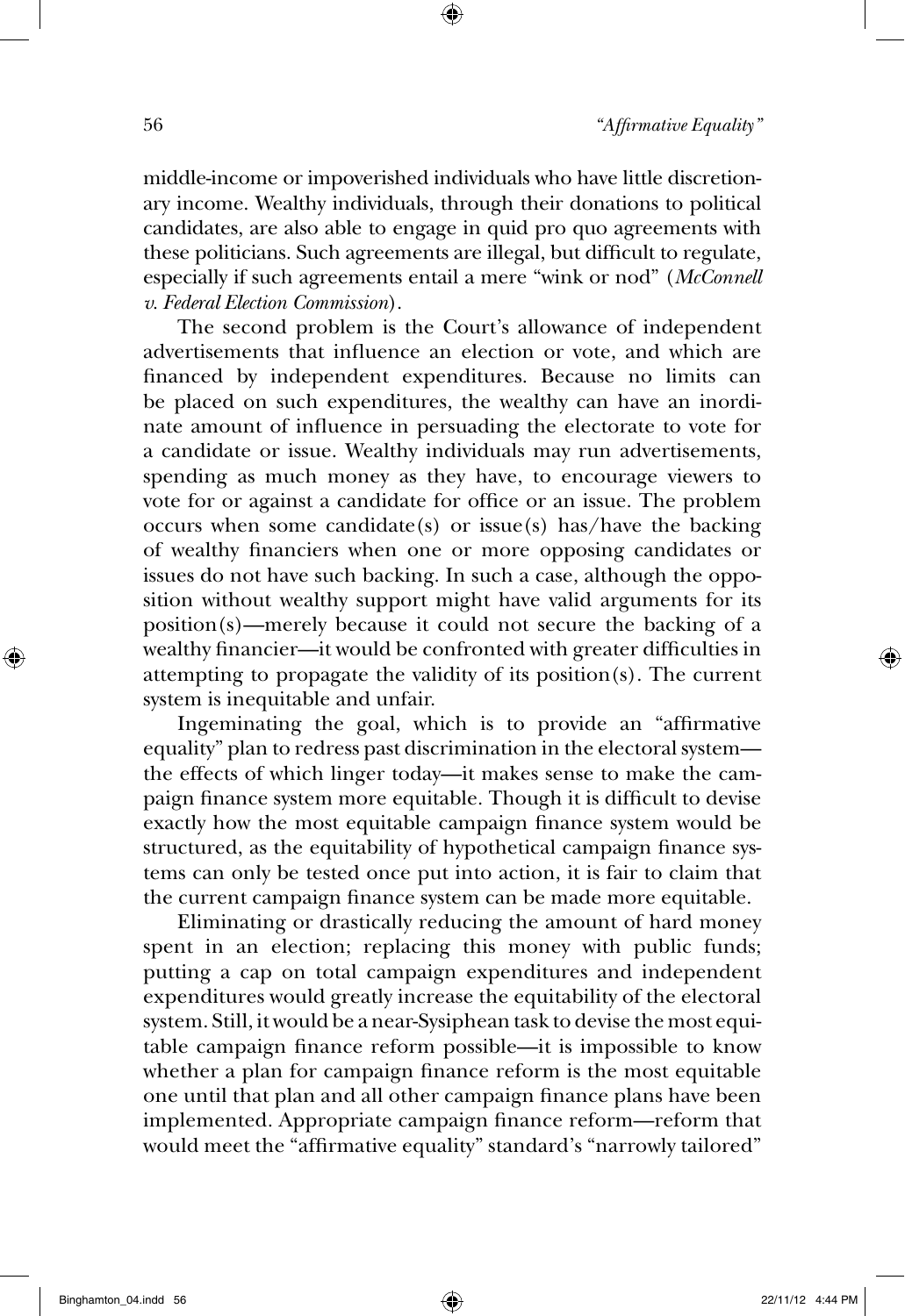requirement—therefore must only be *theoretically equitable* and *implementable*, and *not overly excessive* insofar as it uses the least restrictive means toward achieving equitability and implementation.

It has been established that an "affirmative equality" plan for equitable campaign finance reform would be constitutional if it passed the strict scrutiny standard when evaluated against the Fifth Amendment's equal protection element and the Fourteenth Amendment's Equal Protection clause. However, in order for such reform to be constitutional, it must also vitiate the First Amendment right to free speech: equitable campaign finance reform entails reforms declared unconstitutional by *Buckley*. Because the *Buckley* Court ruled that there was not a compelling interest in regulating certain campaign finance reform measures, such as caps on total campaign and independent expenditures, these measures were declared to be unconstitutional when evaluated against the right to free speech. However, because equitable campaign finance reform passed strict scrutiny against the Fifth Amendment's equal protection element and the Fourteenth Amendment's Equal Protection Clause, it also withstands strict scrutiny against the First Amendment right to free speech. It has been established that there is a compelling interest for equitable campaign finance reform. It has been established that an "affirmative equality" plan for equitable campaign finance reform can be narrowly tailored insofar as the plan provides the least restrictive means for remediation. When evaluated against the First Amendment right to free speech, an argument for equitable campaign finance reform does not become less compelling: the premises and conclusion remain the same. The only question is whether the argument passes the same strict scrutiny standard. Since the argument and standard remain the same when evaluated against the First Amendment right to free speech, an "affirmative equality" plan for equitable campaign finance reform is constitutional.

### **Part IV: Defending "Affirmative Equality"**

Several objections may be made against my proposal for campaign finance reform on the basis of an "affirmative equality" plan. I begin by addressing Smithian arguments against my proposal. In "Money Talks," Bradley A. Smith argues that the Fourteenth Amendment's Equal Protection clause cannot be used as the basis for equitable campaign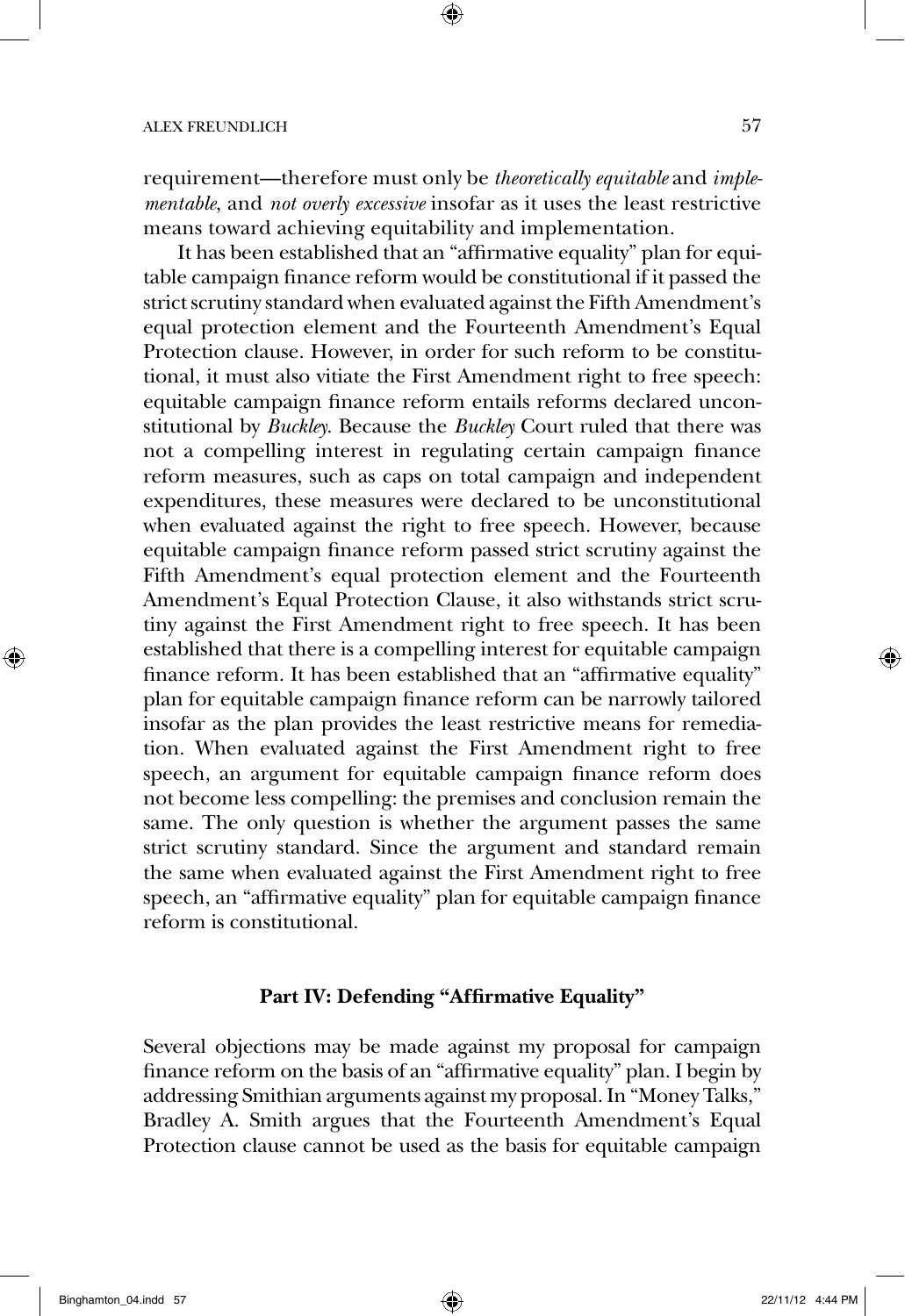finance reform. He reasons that if wealth cannot be used to influence elections because it creates inequity in the electoral system, then many other forms of political influence must be illegalized. He explains:

> Personal hostility to wealth is hardly a sufficient basis to ban it from the political arena. After all, there are many sources of political influence other than wealth: fame, time, holding political office, writing law review articles, and obtaining foundation grants that permit one to spend one's days lobbying Congress for campaign finance reform. Many persons are hostile to these forms of influence, yet there is little talk of banning them. Why should access to money be singled out? (Smith 1997, 18)

In part, Smith's argument is specious. As explained in Part III, overall patterns of income disparity among different groups especially between blacks and whites—that have been discriminated against in the electoral system can be attributed to past discrimination, viz., electoral discrimination. In a nonracist society, income distribution in one ethnic group should be more equitable than it is today. In contrast, there is no direct correlation to past discrimination and fame and discretionary time availability—there are many famous people, for example, gangsta rappers and actors, who have benefited from a difficult upbringing, and there are many poor blacks who have more discretionary time than many wealthy white Americans.<sup>6</sup>

Indeed, Smith's point that political officeholders might have to be banned from exercising political influence if private money is banned from financing political campaigns is without merit. As long as equitable campaign finance measures are carried out, there is no need to suppress the influence of politicians during political campaigns. With equity in the electoral system through an equitable campaign finance system, the views of the American electorate will be fairly represented through the political officeholders they elect. If officials are fairly elected, then there will be no need to restrict politicians from exercising their influence in the political arena. The fairly elected politician—with all other laws being fair and assuming that the politician is a rationally self-interested political actor—represents his/her constituency and speaks for his/her constituency, not for a privileged few.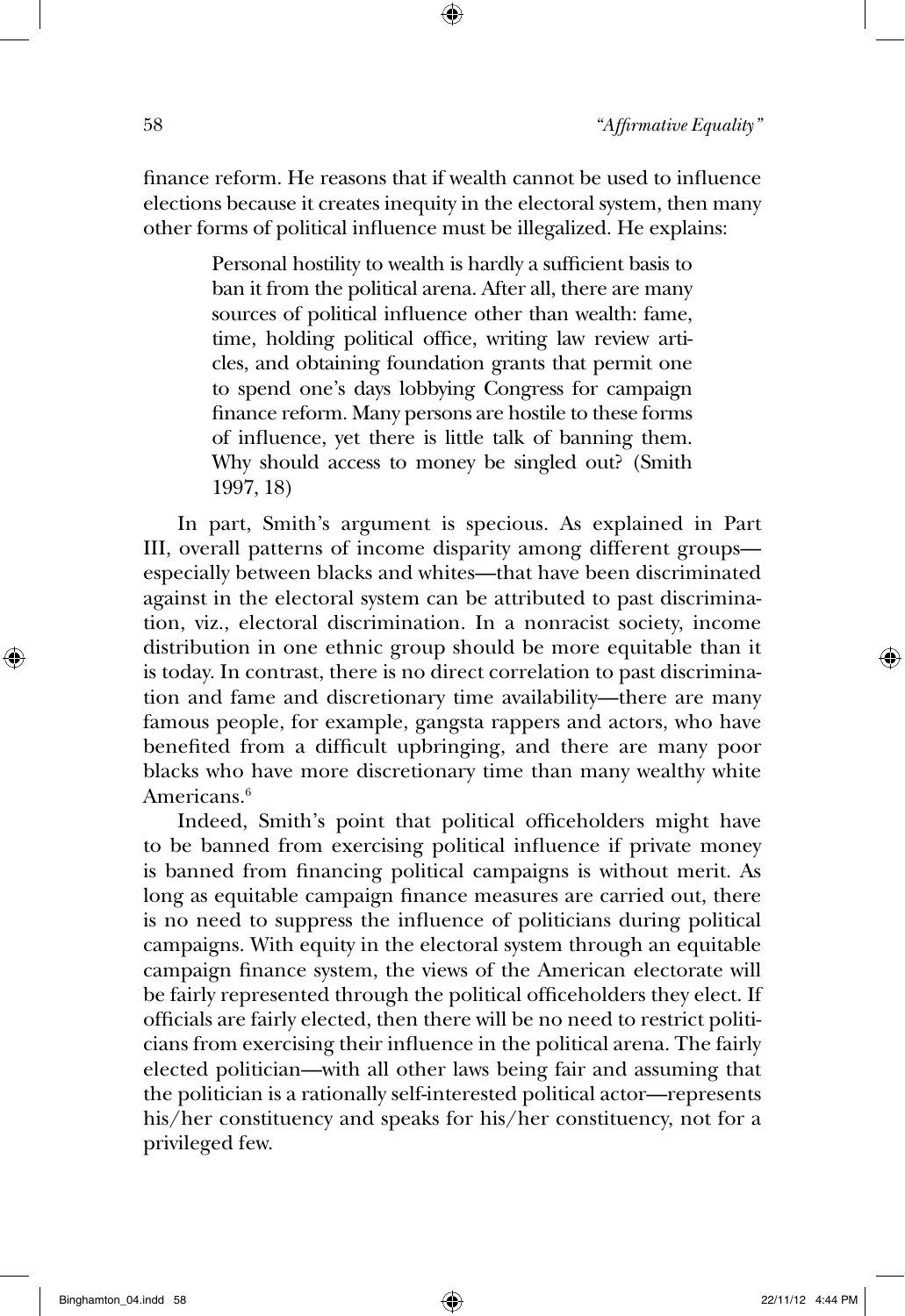Smith's argument that law review articles affect the electoral system in the same way that private financing of elections does is perhaps one of his only valid points. Those who write and read law review articles—i.e., legal scholars, academics, and lawyers—often exert considerable political influence, and are undoubtedly influenced in their own philosophical dispositions by the hermeneutics of law review articles. However, given that most law schools have adopted and continue to use affirmative action plans, Smith's point is moot. Past discrimination that has resulted in the large educational gap between blacks and whites, which could result in an inequitable electoral system, is being remedied through affirmative action plans (Inside Higher Ed. 2009).

Foundation grants might also have a similar affect on elections as do private contributions to campaigns. However, as Google searches of "minority grants" and "white grants" or "grants for white people," minorities have much greater access to grants that are targeted toward their population than do whites. Past discrimination, if it has affected grant giving at all, has increased the availability of grants to minority groups that have been discriminated against. Still, because the effects of past discrimination continue to plague much of the minority population in this country, there will be no compelling interest to regulate grant giving until our society becomes significantly more equitable.

Smith also argues that a ban on private monetary contributions favors those with volunteer time and those who are skilled in political advertising. Here, Smith's arguments are specious. First, there is no direct correlation between volunteer time and class/racial status. Several occupations require a worker to labor many hours for little pay, and several occupations require a worker to labor many hours for a substantial pecuniary reward. Similarly, several occupations require few labor hours and little pay and several occupations require few labor hours and substantial pecuniary reward. Second, because of affirmative action programs, minorities that have been underrepresented—because of the effects of past discrimination have been more equitably represented in the student population, a group that tends to have more discretionary time, and thus more time to spend on political activity than other groups in the general population. Because affirmative action programs offer minorities an opportunity to succeed professionally, it is fair to expect that the income gap between minorities, especially blacks, and whites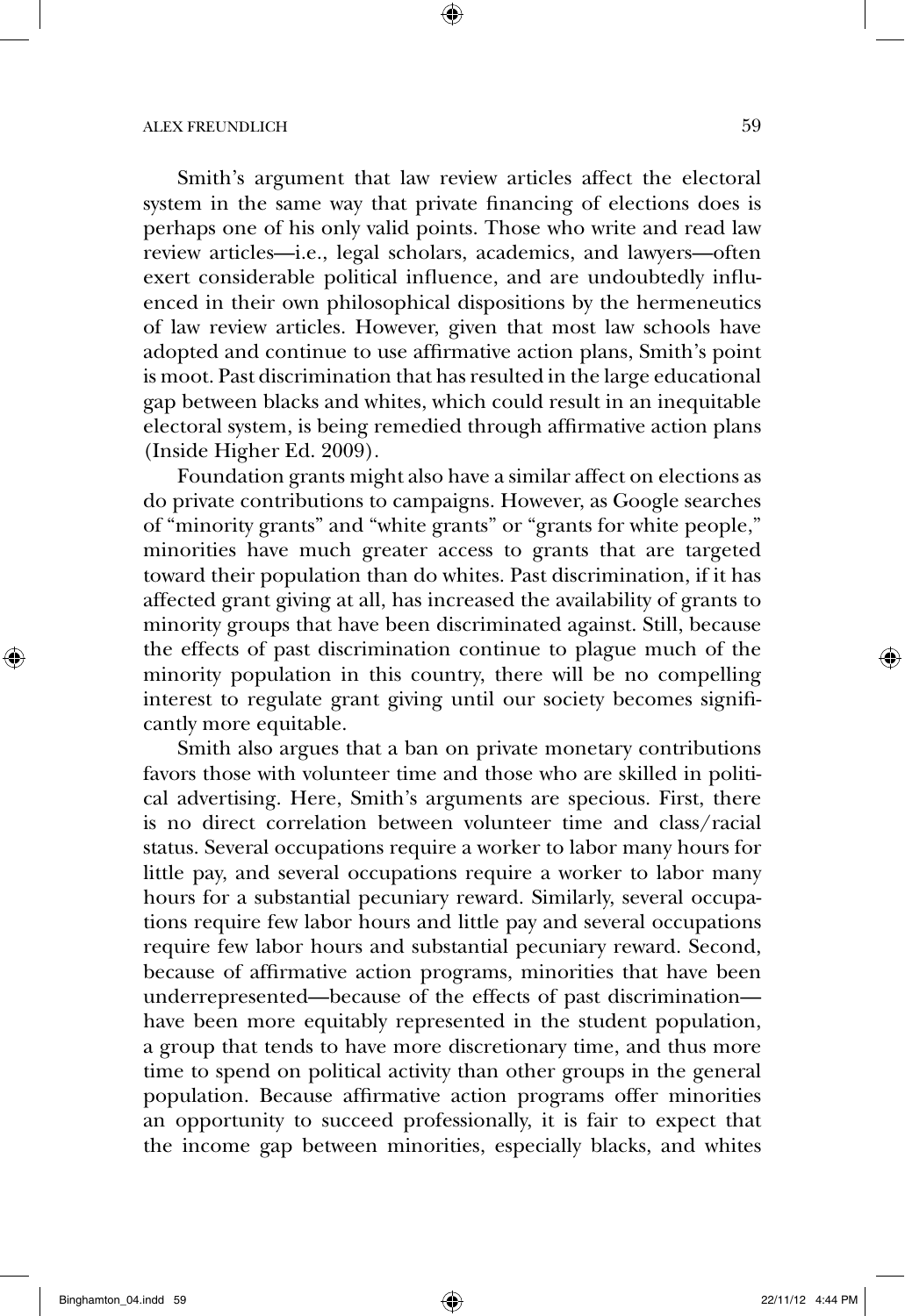will narrow. As such, minorities should be more fairly represented among retirees, the other group that has a relatively large amount of discretionary time. Thus, because remediation programs are in place to help minorities that have been discriminated against, and because these remediation programs should allow minority groups to be fairly represented within groups that have large amounts of discretionary time, there is no compelling governmental interest in regulating volunteer political activities. Such a restriction, as it would regulate the right to free speech, should be evaluated under strict scrutiny, and would thus require a compelling governmental interest in order to be constitutional. Because there are remediation programs in place, even if such a restriction was evaluated under intermediate scrutiny, there is no important governmental interest in regulating volunteer political activities; any such regulation would be declared unconstitutional.

Smithian arguments aside, other objections might be raised against an "affirmative equality" plan that calls for equitable campaign finance reform. Someone might ask, Why not just redistribute wealth among the disadvantaged groups so that the wealth distribution within these groups is equivalent to that of white Americans? The answer is that equitable campaign finance reform as a remediation measure for an equitable electoral system is a more logical action than a total redistribution of wealth. Although there might be a good reason for such a redistribution program, a plan for electoral fairness, based on economic redistribution, would not be narrowly tailored. Because it would be nearly impossible to adjudge what the economic status of individual members of an ethnic group would have been had no discrimination ever existed, it would be nearly impossible to fairly assign individuals different amounts of wealth. The only fair alternative is equitable campaign finance reform.

However, there are some who might argue that an "affirmative equality" plan would promote reverse discrimination. The argument is that such a program would discriminate against the wealthy and groups of people who have not faced discrimination in the past. Had there been no history of discrimination against certain minority groups in this country, this argument might prove to be compelling. But there has been a long history of discrimination against certain minority groups in this country. Had such discrimination not existed, it is impossible to know how wealth would have been distributed. It is fair to say, however, that the income levels of minority groups that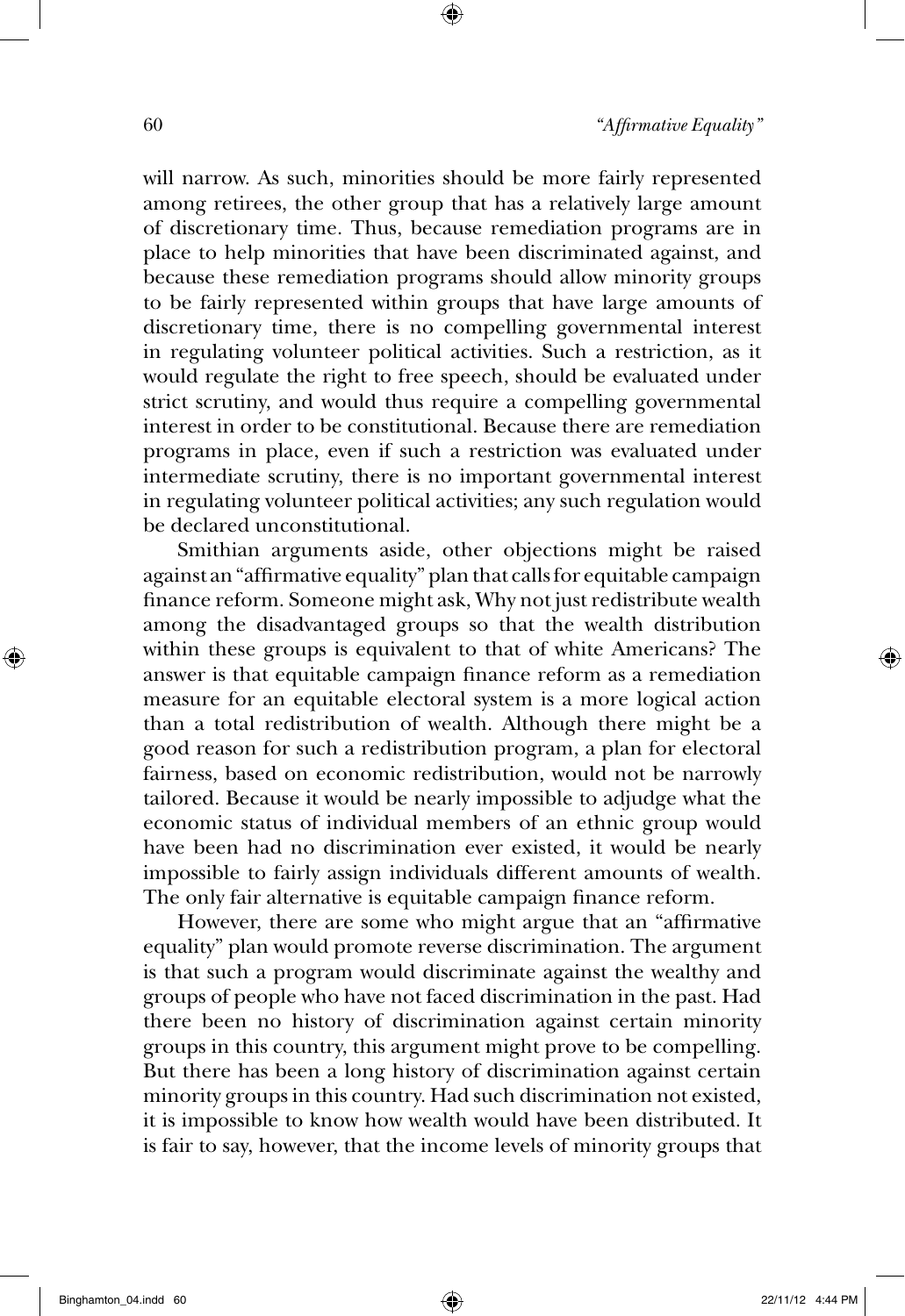have been discriminated against in the past would have been closer to the income levels of whites had such discrimination not existed. Because of this, it is unfair that those who had not been discriminated against continue, as an aggregate, to have an advantage over groups that continue to be affected by past discrimination.

If charges of reverse discrimination became prevalent, some might argue that an "affirmative equality" plan for campaign finance reform would create antipathy toward minorities that would benefit from such a plan. In order to avoid the spread of antipathetic views toward minorities, those against an "affirmative equality" plan for campaign finance reform could offer a cost-benefit argument against such a plan. They could argue that the costs of the antipathetic views that would propagate from the plan's implementation outweigh the benefits created by the plan. To ensure that antipathetic views do not propagate, the argument would follow, it would be necessary to prevent implementation of any campaign finance reform measures based on "affirmative equality." Though the cost-benefit argument against an "affirmative equality" plan for campaign finance reform seems compelling, it too fails to provide an adequate argument against "equality" reform. Though an "affirmative equality" plan for campaign finance reform should not be carried out if the costs of implementation would be too great, if proper action is taken, antipathy toward the minority groups that will benefit from an "affirmative equality" plan for campaign finance reform will not spread. The government could promote large-scale educational programs to promote the idea of an "affirmative equality" program for campaign finance reform. It will probably be difficult to explain to the American people that campaign finance reform is important and that "affirmative equality" is the only way to equitable campaign finance reform as according to *Buckley v. Valeo*, but if proper action is taken, an "affirmative equality" plan for campaign finance reform can be enacted without resultant antipathy.

#### **Conclusion**

Equitable campaign finance reform is possible. Despite the Supreme Court's past rulings that have precluded equitable campaign finance reform, given the history of electoral discrimination in the United States, and in the colonies that formed the United States, there is a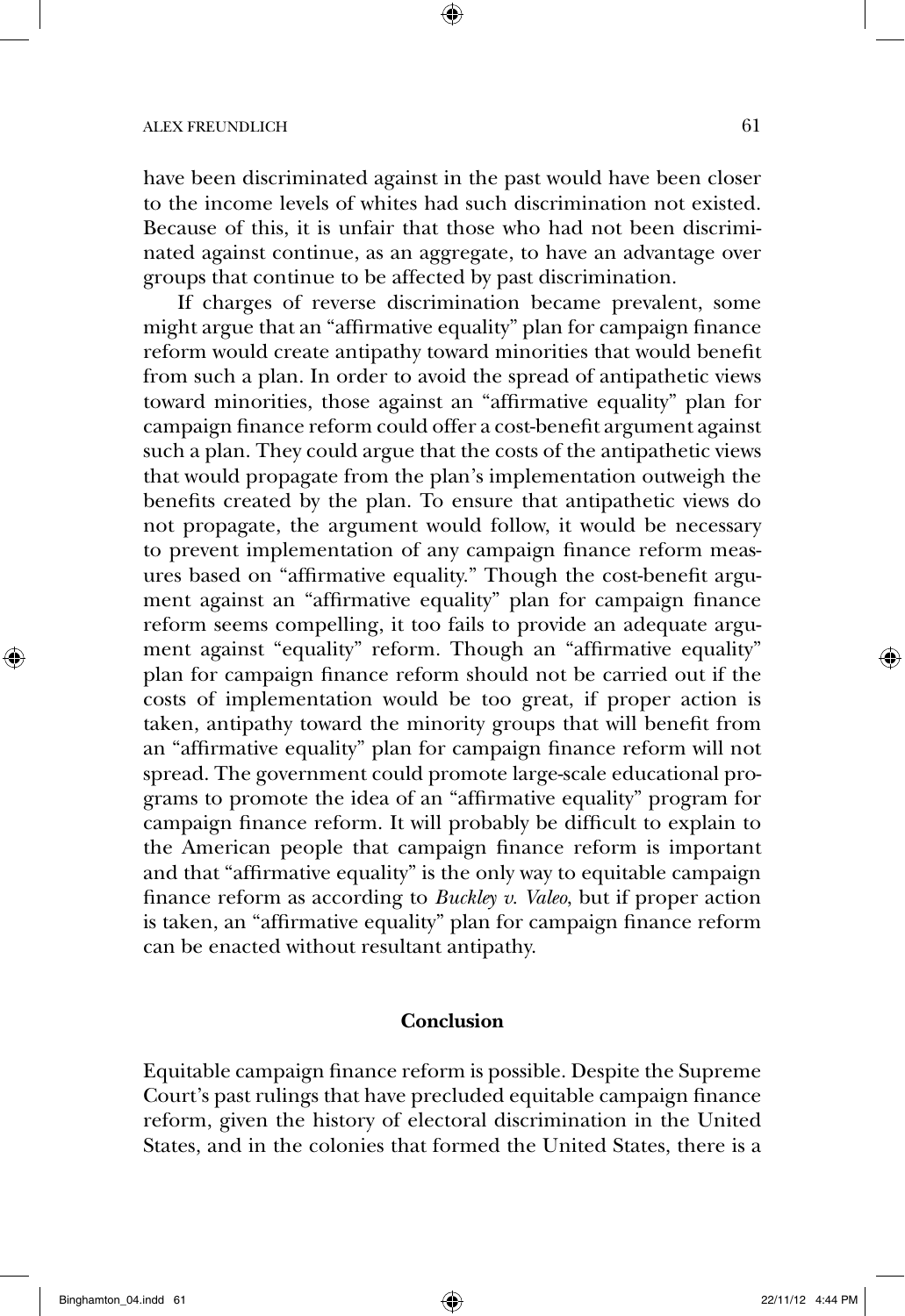compelling governmental interest in making the electoral system as equitable as possible. As an "affirmative equality" plan for campaign finance would be necessary to make the electoral system as equitable as possible, an "affirmative equality" plan for campaign finance reform would be constitutional. Because of the importance of campaign finance reform, and because it has been shown that objections to equitable campaign finance reform are either invalid or specious, equitable campaign finance reform, through an "affirmative equality" plan, can and should be implemented.

# **NOTES**

- 1. In 1707, the "Acts of Union" created the Kingdom of Great Britain.
- 2. If I can show that many state governments and the United States government are responsible for discriminatory practices against certain groups, as I intend to in Part I, then I can provide justification for "affirmative equality."
- 3. The last poll taxes were declared to be unconstitutional in 1966 and racially discriminatory literacy tests were effectively eliminated with the National Voting Rights Act of 1965.
- 4. In the case of the colonial governments, I mean "until 1781" and not "until 1920," as the colonies officially became the United States in 1781 with the ratification of the Articles of Confederation.
- 5. Formerly 18 U.S.C. §608(e)(1).
- 6. Though some rich people are famous because of their wealth, some poor people are also famous because of their background.

# WORKS CITED

- 15th Amendment Site. 15th Amendment Site-Home. http://15thamendment. harpweek.com/HubPages/CommentaryPage.asp?Commentary=03Creation. Accessed November 20, 2008.
- *Adarand Constructors v. Pena.* No. 515 U.S. 1995.
- Alfange Jr., D. 1968. "Free speech and symbolic conduct: The draft-card burning case." *The Supreme Court Review* 1: 22–27.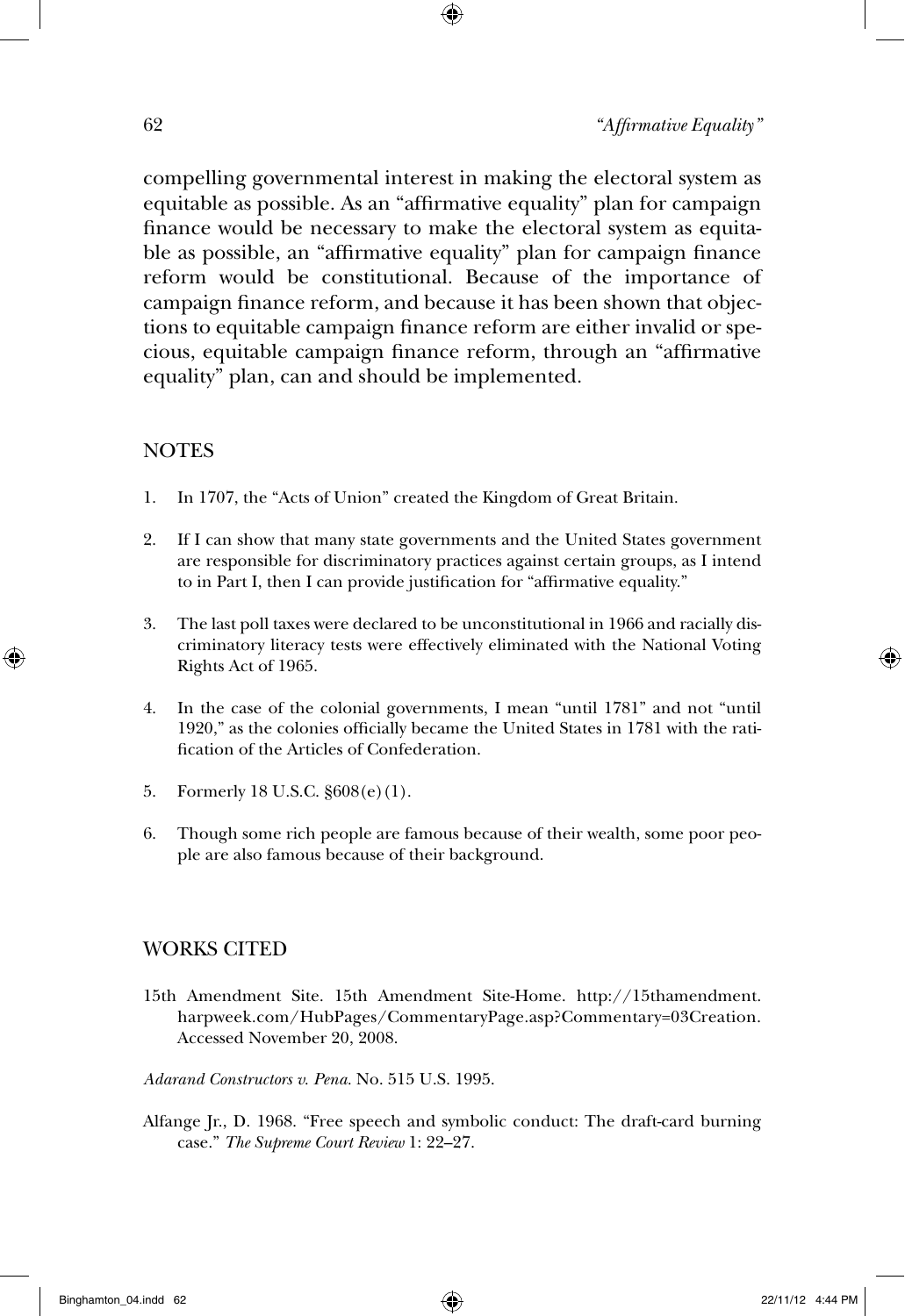*Austin v. Michigan Chamber of Commerce.* No. 494 U.S. 1990.

- Bevier, L. 1985. Money and politics: A perspective on the First Amendment and campaign finance reform. *California Law Review* 73: 1045, 1056–57.
- Bhagwat, A. A. 2007. The test that ate everything: Intermediate scrutiny in First Amendment jurisprudence. *University of Illinois Law Review:* 783, 799–800.

*Board of Airport Comm'rs v. Jews for Jesus, Inc.* No. 482 U.S. 1987.

*Boos v. Barry.* No. 484 U.S. 1988.

*Brandenberg v. Ohio.* No. 395 U.S. 1969.

*Broadrick v. Oklahoma.* No. 413 U.S. 1973.

*Buckley v. Valeo.* No. 424 U.S. 1976.

*Burson v. Freeman.* No. 504 U.S. 1992.

*City of Richmond v. J. A. Croson Co.* No. 488 U.S. 1989.

*Consolidated Edison Co. v. Public Serv. Comm'n.* No. 447 U.S. 1980.

*Cornelius v. NAACP Legal Defense and Educ. Fund, Inc.* No. 473 U.S. 1985.

*Cox v. Louisiana.* No. 379 U.S. 1965.

- Ely, J. H. 1975. Flag desecration: A case study in the roles of categorization and balancing in First Amendment analysis. *Harvard Law Review* 88, no. 7: 1482–1508.
- Federal Election Campaign Laws §441a. (B); 441 (a)(1)(C); 441 (a)(1)(D); 441 (a) (3)(A). http://15thamendment.harpweek.com/HubPages/CommentaryPage. asp?Commentary=0Creation. Accessed April 19, 2009.

*First Nat'l Bank of Boston v. Bellotti.* No. 435 U.S. 1978.

*Fiske v. Kansas.* No. 274 U.S. 1927.

*Fullilove v. Klutznick.* No. 448 U.S. (1980).

- Holding, R. 2006. Why can't felons vote? *Time,* November 1. http://www.time.com/ time/nation/article/0,8599,1553510,00. html. Accessed April 19, 2009.
- Inside Higher Ed. 2006. News: A near tie in Colorado. http://www.insidehighered. com/news/2008/11/06/colo. Accessed April 21, 2009.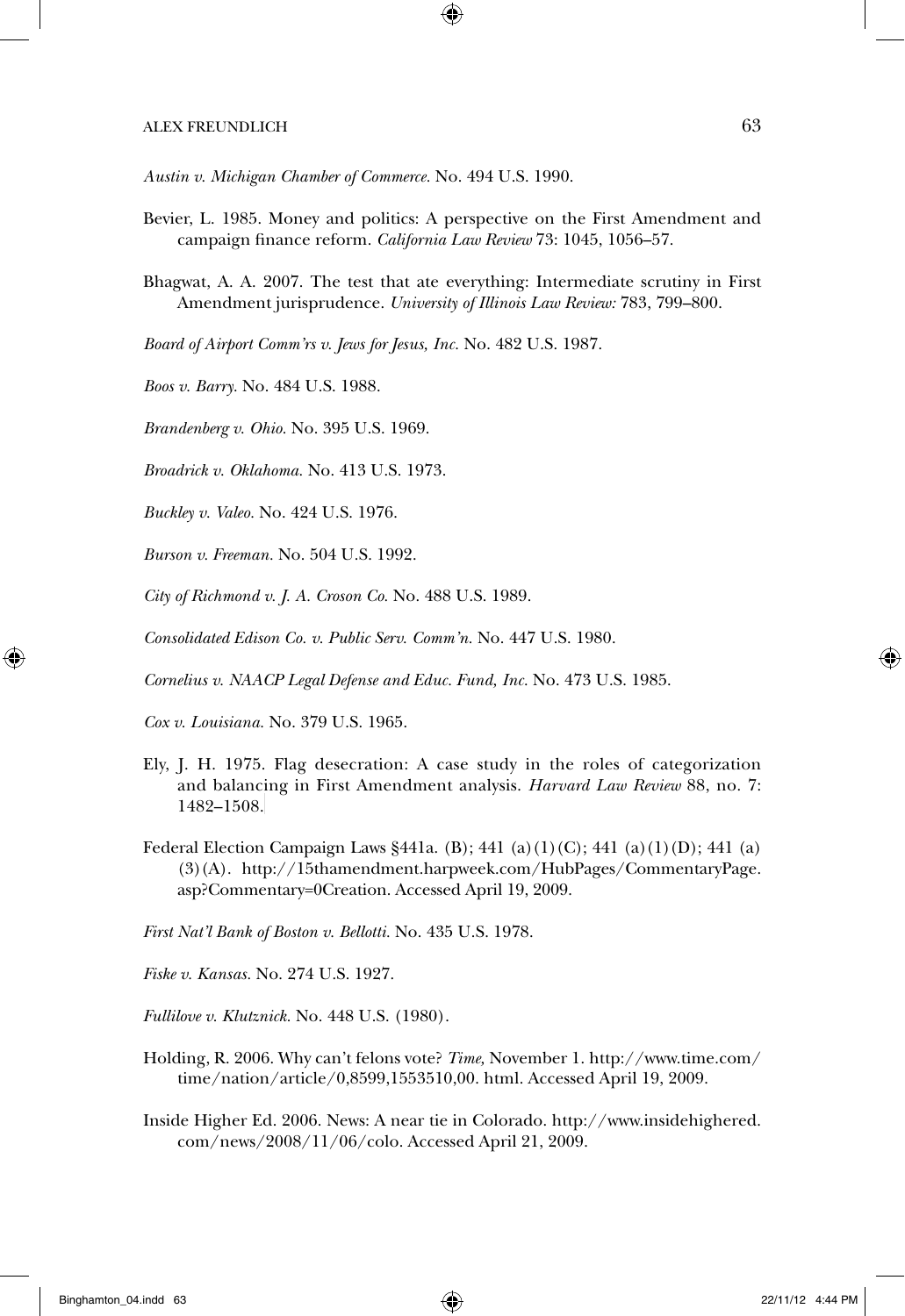- *Journal of Blacks in Higher Education.* 2009. The widening racial scoring gap on the SAT. http://www.jbhe.com/features/49\_college\_admissions-test. html. Accessed April 21, 2009.
- Keyssar, A. 2001. *The right to vote: The contested history of democracy in the United States.* New York: Basic Books.
- Lanning, M. L. 2005. *African Americans in the Revolutionary War.* New York: Citadel.
- *Linmark Associates, Inc. v. Township of Willingboro.* No. 431 U.S. 1977.
- Malbin, M J. 2006. *The election after reform: Money, politics, and the Bipartisan Campaign Reform Act (campaigning American style).* Lanham, MD: Rowman and Littlefield.
- *Maryland v. Joseph H. Munson, Co.* No. 467 U.S. 1984.
- *McConnell v. Federal Election Commission.* No. 540 U.S. 2003.
- McKinley, A. E. 1905. *The suffrage franchise in the thirteen English colonies in America.* New York: Kessinger.
- Miniño, A. M., M. P. Heron, and B. L. Smith. 2006. Deaths: Preliminary date for 2004. *National Vital Statistics Reports* 54, no. 19 (June 28): 1–49.
- Mintz, S. 2004. History now. The historian's perspective. *Winning the vote: A history of voting rights.* http://www.historynow.org/09\_2004/historian. html. Accessed April 19, 2009.
- *National Socialist Party of Am. v. Village of Skokie.* No. 432 U.S. 1977.
- Nelson, W. E. 1988. *The Fourteenth Amendment: From political principle to judicial doctrine.* Cambridge: Harvard University Press.
- Nichols, R. F. 1961. Untitled. *The Journal of Southern History* 27: 246. *JSTOR.* New York: Binghamton University.
- Nimmer, M. B. 1973. The meaning of symbolic speech under the First Amendment. *UCLA Law Review* 21: 29, 33.
- NPR. 2009. Income gap between blacks, whites expands. http://www.npr.org/ templates/story/story.php?storyId=16257374. Accessed April 21, 2009.
- *Perry Educ. Ass'n v. Perry Local Educators' Ass'n.* No. 460 U.S. 1983.
- Public Works Employment Act of 1977, Pub. L. 95-28, 91 Stat. 116 Codified as amended at 42 U.S.C. §6701 *et. Seq.* (1994).